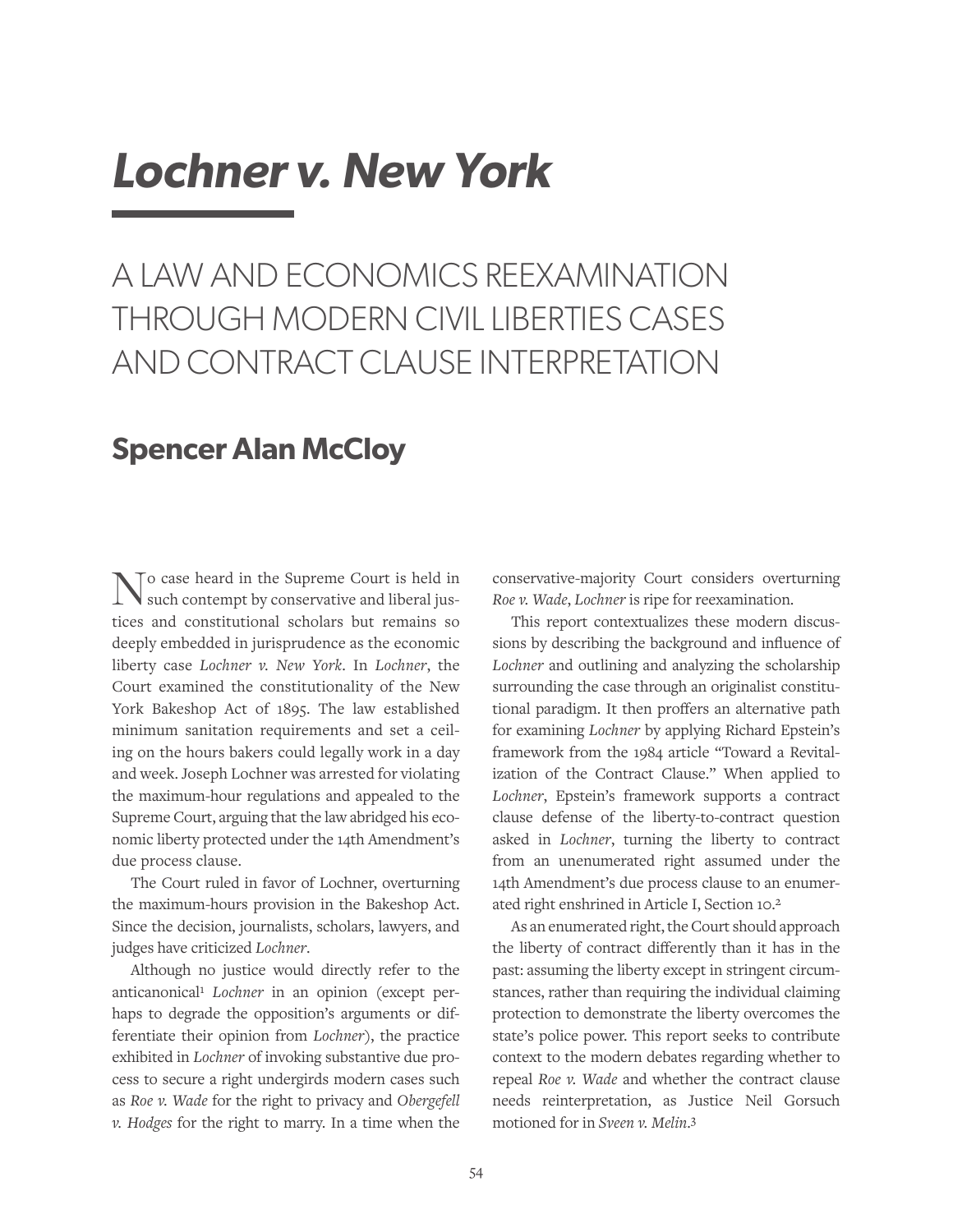#### *Lochner* **Background and Case**

Before analyzing the *Lochner* decision, it is necessary to briefly set the case's background by sketching the legislative and labor environments in which the *Lochner* case originated and to elaborate on who Joseph Lochner was, the case's facts, the details of the Court's ruling, and the public's response to the ruling.

The Conditions of New York Bakeries and the Bakeshop Act of 1895. In the late 19th century and early 20th century, bakeries were crippled by labor-intensive processes without mass production capacity and with few methods to improve efficiency.4 As a result, bakery owners resorted to cutting costs elsewhere to maintain what profit margins they could. They often rented cellars or basements of tenement buildings around the city, which offered cheap rent costs but poor working conditions.

In New York City, roughly 87 percent of bakers worked in cellar bakeries during this time.5 According to union-sponsored reporters, the cellars were not made for cleanliness and often had unsatisfactory sanitation conditions.6 Ceilings were often just six to 10 feet from sewage-soaked dirt floors, and the absence of windows created stuffy, cramped working conditions.7

In 1895, the Bakery and Confectionery Workers International Union of America in New York introduced the New York Bakeshop Act to the New York State Assembly. The salient provision from the act stated bakers could work only 10 hours a day and 60 hours per week. Although the act's expressed purpose was to improve the condition of cellar bakeries for workers and, by extension, the goods produced in those bakeries, the act functioned as anticompetitive legislation that suppressed small bakeries. These bakeries could not afford to operate under the same conditions as the large unionized bakeries that pushed for the act's passage. In his book *Rehabilitating Lochner: Defending Individual Rights Against Progressive Reforms*, 8 David E. Bernstein notes the unions' support for the bill included both economic and racial motives.

The bakers' union conceived of and promoted the hours legislation not simply to address health concerns, but also to drive small bakeshops that employed recent immigrants out of the industry. The Union also encouraged selective enforcement of the law against nonunion bakeries. Large corporate bakeries, meanwhile, *supported* and also benefited from the maximum-hours legislation invalidated in *Lochner.*9

Racial and ethnic tensions exacerbated the selective enforcement. Unlike the unionized bakeries constituted primarily of German and Anglo-Irish bakers, the small cellar bakeries employed a workforce of mostly ethnic minorities, especially Italians, French, and Jews.

Bernstein cites the 1896 Annual Report of the Factory Inspectors of the State of New York to demonstrate unionized workers rarely worked more than 10 hours a day or 60 hours per week before the legislation passed.10 Conversely, smaller bakeries required almost around-the-clock attention. As a result, the legislation disproportionately affected small bakeries and forced some out of business. The act was a nonbinding hours ceiling law for unionized workers but a binding limit for smaller bakeries and nonunion workers.

As the 1895 bill worked its way through the legislature, bakers from the East Side of New York went on strike, demanding better working conditions.11 However, organized labor alone lacked political muscle at the time, representing just 5.5 percent of the workforce in 1897. Despite politically weak labor unions, Henry Weismann,<sup>12</sup> the general secretary of the bakers' union and editor of a bakers' labor union magazine, increased popular support for the Bakeshop Act.13

Weismann persuaded Cyrus Edson and Edward Marshall to write stories about the dreadful conditions of cellar bakeries and use the media to garner support for the Bakeshop Act. Weismann obviated objective reporting; instead, he hired unionized bakers familiar with the worst cellar bakeries to take reporters to an unrepresentative sample that Weismann hoped would generate a skewed story.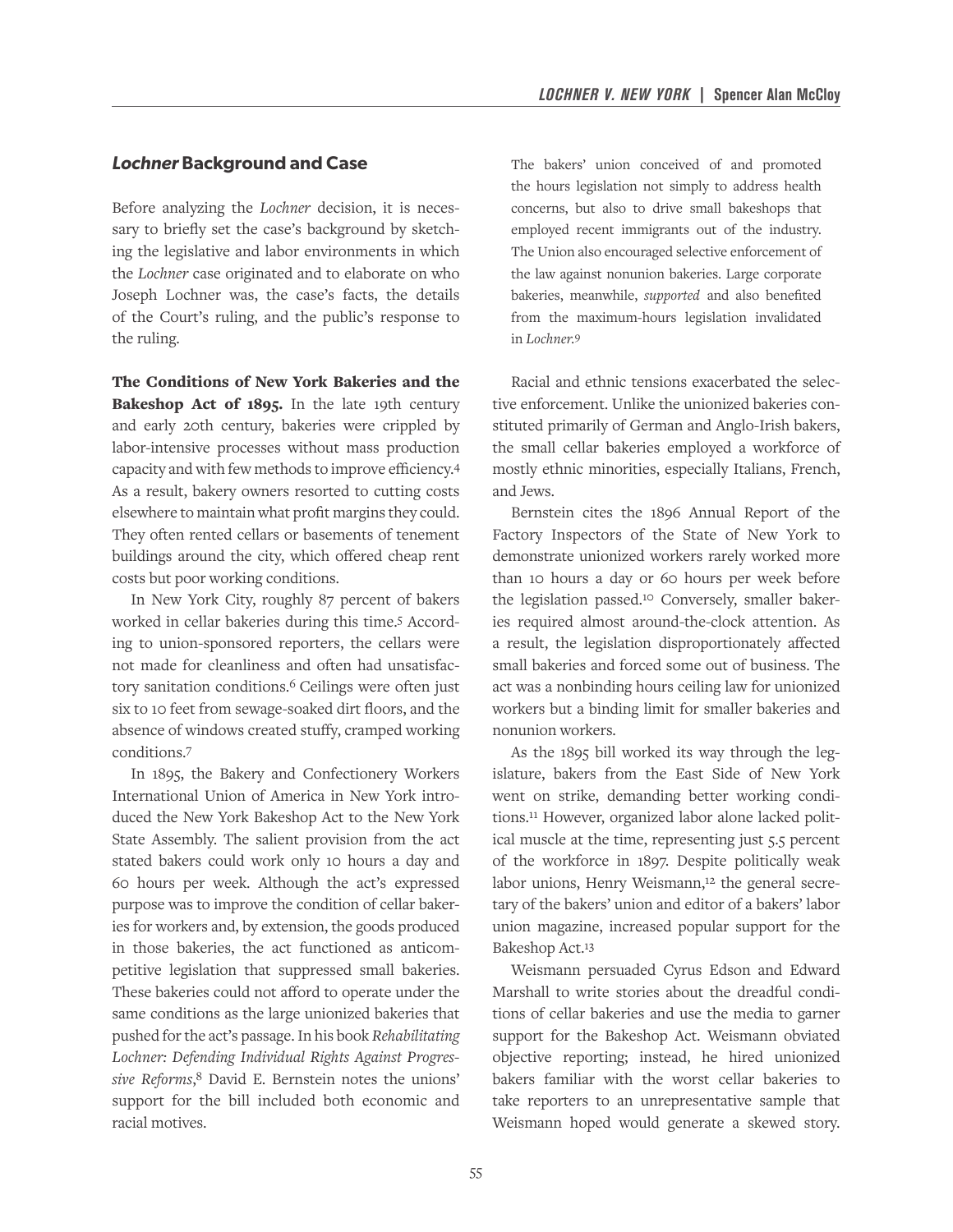Indeed, Charles G. Purdy wrote to Z. Taylor Emery, the Brooklyn commissioner of health, and dubbed the resulting stories "greatly exaggerated and most of [them] absolutely false."14 Although the descriptions of the horrible working conditions were true in some cases, the union's anticompetitive motivation colored reporting and inveigled the public and legislature to pass the Bakeshop Act on the pretext of promoting bakers' health and public safety.

The Facts of the Case. The *Lochner* case arose because small bakeries wanted exceptions from the maximum-hour legislation for overtime, but the act strictly prohibited working above the maximum under any circumstances. Small bakeries desired to test the legislation's soundness in court and pushed the New York State Bakers Association, an association of small bakeries, to challenge the legislation. The association believed Joseph Lochner, an association member, presented the perfect opportunity for such a protest.<sup>15</sup>

Bernstein records that Lochner was a Bavarian immigrant who owned and operated a bakery in Utica, New York.16 The unions brought Lochner to court for allowing one of his workers, Aman Schmitter, to voluntarily work more than 60 hours in a week because Schmitter wanted to learn cake baking. The state court's ruling deemed the voluntary nature of the arrangement inconsequential, and Lochner was fined.

Rather than paying the fine, Lochner appealed to the Supreme Court. The Court faced the question: Does the provision limiting the number of hours a person can lawfully work to 10 in a day and 60 in a week violate the due process clause of the 14th Amendment that protects the liberty of contract?17

The Supreme Court's Decision and Reasoning. In a 5–4 ruling, the Court held the Bakeshop Act's maximum-hours provision violated the 14th Amendment's due process clause. Justice Rufus W. Peckham, who delivered the majority's opinion, began by referencing two cases.

First, he cited the *Allgeyer v. Louisiana* decision. *Allgeyer* secured the liberty to contract by establishing that the right to sell one's labor falls within the right to property protected by the 14th Amendment except in certain circumstances—namely, when the state's police power that extends to securing the public safety, health, morals, and general welfare overcomes the liberty in question. If the contract violates a statute, has an immoral purpose, or commits any other unlawful act, it is not protected by the Constitution.

Peckham also referenced *Holden v. Hardy*, a case in which the Court upheld maximum-hours legislation because it deemed mining an unhealthful occupation.18 However, the Utah statute allowed for a breach of the hour ceiling in cases of emergency, whereas the New York Bakeshop Act did not allow for any violations, whether through voluntary employee action or employer requirement.

In light of these two cases, Peckham acknowledged the balance between the liberty to contract and the state's police power, but he wrote the police power must be bounded.

The question necessarily arose: is this a fair, reasonable and appropriate exercise of the police power of the State, or is it an unreasonable, unnecessary, and arbitrary interference with the right of the individual to his personal liberty or to enter into those contracts in relation to labor which may seem to him appropriate or necessary for the support of himself and his family?19

To answer this question, Peckham noted the Bakeshop Act did not secure the public health because "clean and wholesome bread does not depend upon whether the baker works but ten hours per day or only sixty hours a week."20 Using statistics, logic, and evidence from physicians, Peckham asserted a baker's trade is in no way unhealthful. He further dismissed the state's argument that if a baker works fewer hours, then he and his work will benefit.

Peckham concluded that the law neither protects morals nor the public health and safety. Therefore, it must have other motives, and those motives are to prohibit or interfere with the freedom of contract between employer and employee. Therefore, the Bakeshop Act's maximum-hours provision is an overextension of the police power and violates the 14th Amendment's due process clause.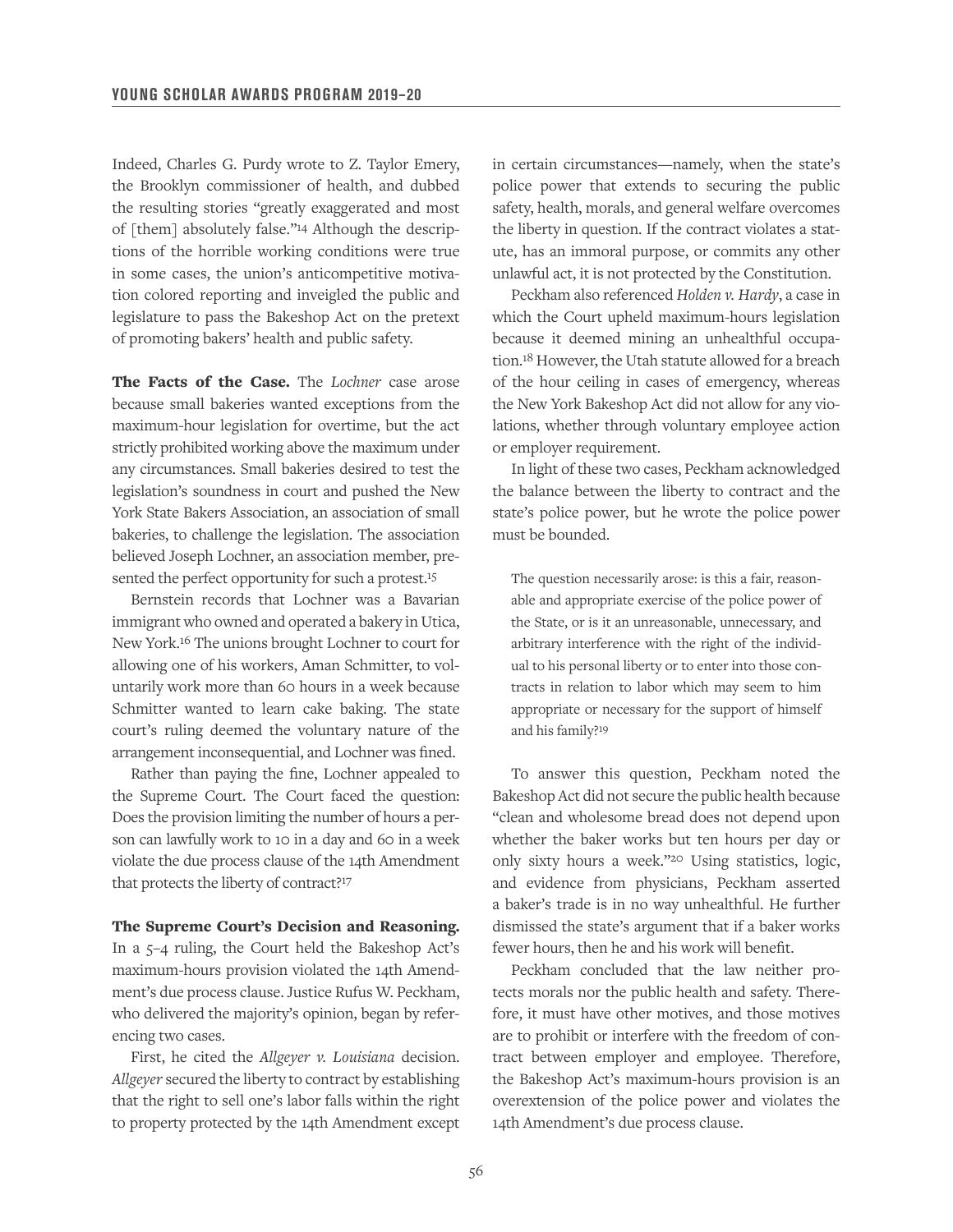The case has two dissents: one by Justice John Marshall Harlan, joined by three justices, and the other by only Justice Oliver Wendell Holmes. Although Harlan engaged more directly with the majority's arguments, Holmes wrote the dissent that lasts in the public's memory and stands among the most famous dissents in Supreme Court history. Harlan's dissent accepted many of the majority's arguments, including the right to liberty of contract. Harlan disagreed only with the majority's analysis of the motivation for the act. He suggested the act was clearly intended to protect bakers' well-being. He cited a few professors and writers stating that baking is a labor-intensive occupation and notes that other countries had lower average work time for bakers than the United States did.

Holmes' dissent does not substantively engage with the arguments offered by either the majority or his fellow dissenters. Nevertheless, Holmes defined the modern reception of the *Lochner* decision and predicted the direction of the New Deal–era Court. Holmes made two primary claims. First, the court asserted its own economic ideology, superimposing its preference for laissez-faire economics onto an otherwise neutral Constitution. Second, the democratic decision of the people should decide questions not expressly answered in the Constitution.

Although originalists often adopt a similar standpoint about unenumerated subjects in the Constitution, Holmes' approach disregards natural law. Originalists generally acknowledge the "original public meaning" and the common law that undergirds that, including natural law. However, Holmes disregarded natural law in favor of legal positivism. Francis Biddle cites a letter Holmes wrote to Harold J. Laski in 1926 in which Holmes rejects the common law, considering it a "mystic overlaw, not a law in any true sense."21

Thus, Holmes jettisoned the natural rights basis by which the original public meaning of the text can often be determined. Without the natural rights basis, the liberty of contract doctrine adopted previously holds no basis. Conversely, if the Court uses the natural rights approach (as outlined by Barnett) to determine whether the Constitution speaks on a subject through its original public meaning, Holmes' claim is unfounded.22

Although provocative, Holmes' dissent is not supported by (nor does it accurately represent) the case's facts. Instead, Holmes appears to rely on what he believes to be two self-evident claims. Guided by his procedural rather than moral understanding of law, Holmes suggests the police power should extend as far as the people wish and that the Constitution is procedural only, with no implied or inherent morals tethered to the document's meaning.

While some, such as Justice Harlan, accept the existence of a liberty of contract but consider it a subordinate right, others altogether deny that the due process clause protects the liberty of contract, ranking it a fabricated right.23 Some criticism occurs in the Supreme Court itself. For example, the majority opinion in *Griswold v. Connecticut* makes sure to distinguish the *Lochner* decision from the *Griswold*  decision. Although the economic right to liberty of contract and the civil liberty of the right to privacy seem like two entirely different categories, they both stem from the same justification: substantive due process and the 14th Amendment. Indeed, the bulk of attention paid to *Lochner* does not relate to the economic freedoms or theories discussed within, but rather either criticizes or praises the Court's use of substantive due process and focuses on whether it properly applied the due process clause.

#### **Literature Review**

Before engaging in a reexamination of a new method for defending the *Lochner* decision, I outline the various interpretations posited by scholars in the past few decades. Therefore, this section encapsulates the thoughts of myriad scholars from both the proand anti-*Lochner* camps. The anti-*Lochner* scholars adopt a wide range of critiques, from the *Lochner*  Court illegitimately protecting an unenumerated right to granting the existing right of liberty of contract too much protection and usurping the legislature's role by protecting liberty of contract. The pro-*Lochner* scholars connect the liberty-of-contract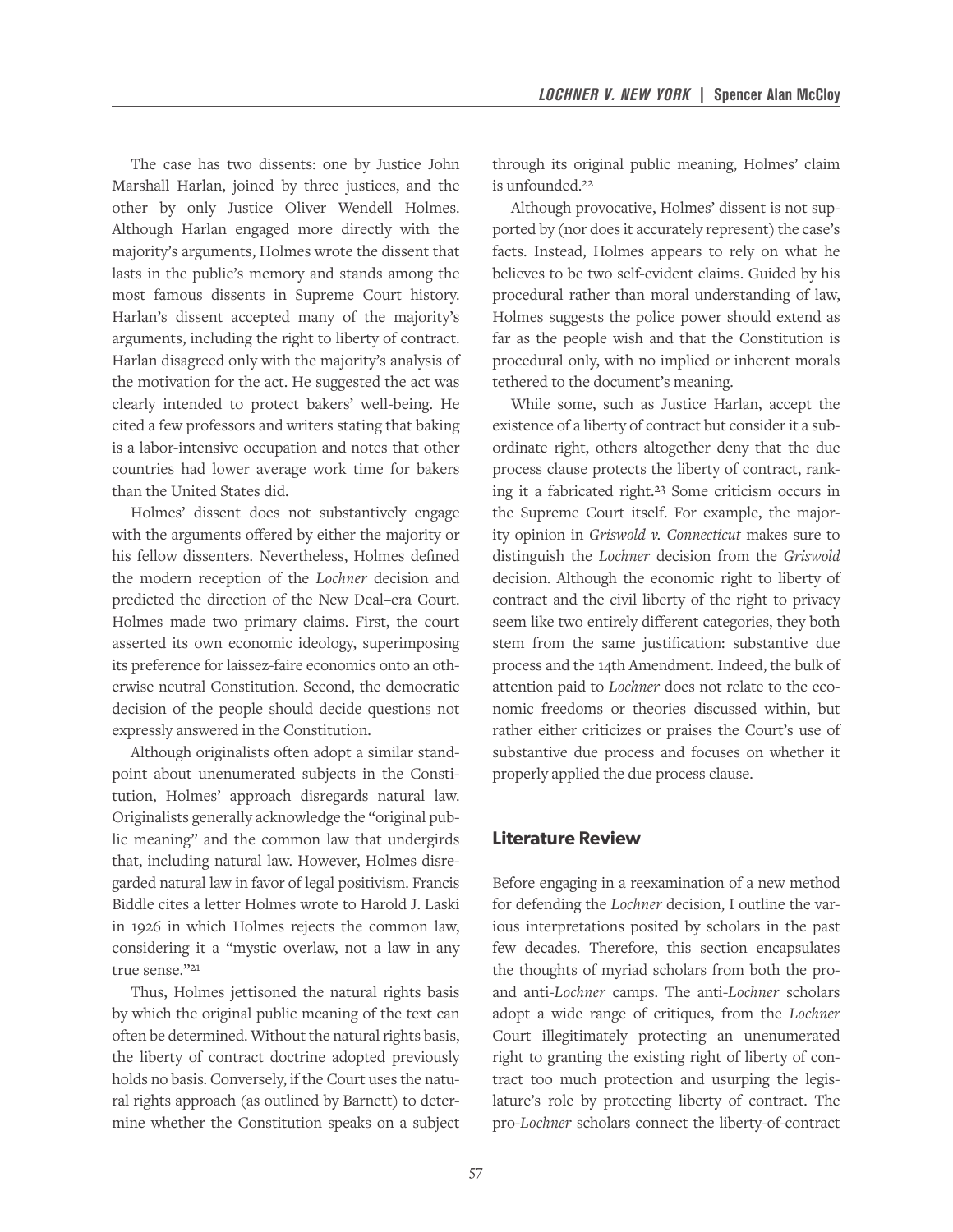doctrine to pre-political Lockean rights, claiming the freedom to contract stems naturally and irrevocably from these rights.

Lochner's Critics. In a 1976 article, "The Supreme Court and Constitutional Change: *Lochner v. New York* Revisited," D. Grier Stephenson Jr. argues *Lochner* stands as an example of the judiciary deciding a case in the middle of a change in public policy outlook—from laissez-faire principles to the more regulated New Deal economy. Stephenson suggests the Bakeshop Act violated the tradition of the time: a free market in which the judiciary protected economic actors' rights. Part of why the Court had difficulty accepting the constitutional change of the time, Stephenson argues, is because the arguments presented to them painted the maximum-hours regulation as a violation of individual liberty, rather than a provision to protect the workers from unhealthful and dangerous occupations.

However, Stephenson depicts the justices as unwilling to abandon the free-market tradition in the face of political change.24 He concludes the justices ruled in favor of Lochner and overturned the maximum-hours legislation because they did not realize how persistent or lasting the wave of New Deal regulation would be. Stephenson suggests the Court should have demonstrated more foresight as it attempted to balance the norms and tradition of constitutional interpretation and the public policy changes growing in the early 1900s that would eventually lead to the New Deal.

In a 2005 article, "The Art of Reading *Lochner*," Rebecca L. Brown provides an example of a more hostile approach to the *Lochner* decision.25 Brown assumes the majority's opinion is justly reviled by constitutional scholars. This assumption undergirds her expressed purpose for the article: to explore why the *Lochner* decision is wrong and clarify for constitutional scholars and judges alike who seek to avoid repeating the *Lochner* majority's sins. Brown labels the somewhat elusive reason for the *Lochner*  rejection as the "repudiation," a term she proceeds to define. Generally, the term levels three critiques at the *Lochner* opinion: "(1) it was incorrect as

constitutional doctrine; (2) it was illegitimate as judicial behavior; and (3) it was fueled by inappropriate motivations."26

Although the widespread rejection of *Lochener*ian reasoning stands plain, the rejection's origin remains somewhat uncertain. Brown dismisses the oft-suggested claim that the New Deal Court began the critique of the *Lochner* decision, instead preferring to accept a conglomeration of politicians, scholars, commentators, and the public as the original propagators.

David A. Strauss takes a more overtly negative opinion of *Lochner* in the 2003 article "Why Is Lochner Wrong?" He asserts *Lochner* holds the title of the most reviled standing Supreme Court decision in history. Strauss detects the myriad and disparate sentiments among scholars for why Lochner deserves its anticanonical title.<sup>27</sup> He attributes some variation to the developments in constitutional law since *Lochner* was decided. Cases since *Lochner* rely on similar reasoning to that employed to overturn the maximum-hours legislation, meaning defenders of modern decisions must differentiate themselves from *Lochner*.

Adding some cohesion between the substantive due process reasoning in modern constitutional law and the profuse criticism of *Lochner*, Strauss writes:

My conclusion, in a word, is that the Lochner-era Court acted defensibly in recognizing freedom of contract but indefensibly in exalting it. Freedom of contract, judged by the standards that developed in the last half of the twentieth century, is a plausible constitutional right. It might merit careful, case-bycase enforcement, undertaken with sensitivity to the limitations of the right as well as its value. The Lochner-era Court went far beyond that. It treated freedom of contract as a cornerstone of the constitutional order and systematically undervalued reasons for limiting or overriding the right.<sup>28</sup>

Strauss further posits a market founded on freedom of contract does not stem from the pre-political state and is thus a governmental choice, just like heavy regulation. The *Lochner* majority treated it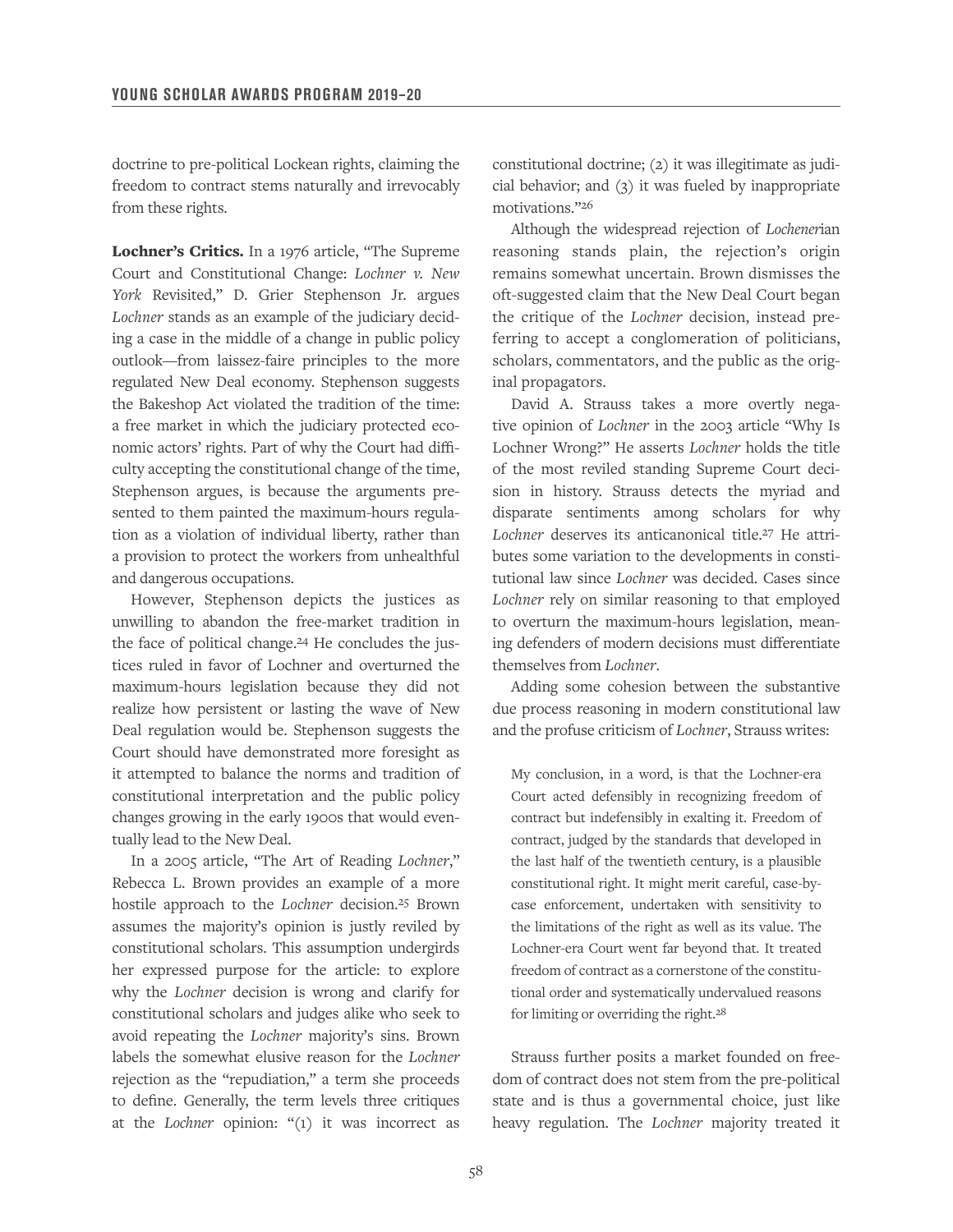as a pre-political right and therefore afforded it too much protection.

Strauss also suggests the Court did not hold a nuanced understanding of the freedom of contract. In some instances, the freedom of contract should be overruled because the contract in question does not uphold the essential values of the freedom of contract. Illustrating his point, Strauss outlines a scenario in which an employee possesses imperfect information (especially concerning risks to health or safety) or in situations in which asymmetrical bargaining power produces disadvantageous contracts.29 In these instances and others, impairing the liberty of contract would serve a more important end or value. Strauss notes the Court might be ill prepared to engage in such analysis, meaning the legislature should bear the responsibility of protecting the liberty of contract, a sentiment similar to that of Holmes. Put simply, Strauss believes a lack of humility in how to apply the right to contract explains the problem in the *Lochner* Court's decision.

Victoria F. Nourse writes in "A Tale of Two *Lochner*s: The Untold History of Substantive Due Process and the Idea of Fundamental Rights" that the *Lochner* decision bears its reputation because of an anachronistic application of fundamental rights.30 Whereas modern courts emphasize rights over general welfare, the courts in 1905 emphasized the general welfare over rights. Therefore, using a 1905 calculus, the Court should have ruled in favor of the Bakeshop Act, not Lochner.

Nourse also differentiates *Lochner* from modern substantive due process and fundamental rights decisions such as *Roe* and *Griswold*. Her reasoning rests on the contention that the modern understanding of substantive due process did not exist when *Lochner* was decided; therefore, the *Lochner* decision is dissimilar to *Roe* and *Griswold*. 31 She concludes that the modern assumption of strong rights, an idea developed decades after *Lochner*, frees substantive due process from any relevant criticism by *Lochner*ian comparison.

In his book *Lochner v. New York: Economic Regulation on Trial*, Paul Kens sketches *Lochner* and the surrounding economic, political, and social environments. He provides a Holmesian opinion of *Lochner*.

The *Lochner* decision was, and remains, important because it signaled the Court's adoption of one of these competing ideals, *laissez faire*-social Darwinism, at a time when attachment to that philosophy was waning . . . as a matter of fundamental law, the Court had rejected the beliefs and goals of a large and influential group of mainstream Americans.32

Kens criticizes Peckham's majority opinion, writing Peckham made no "obvious effort to weigh available evidence" and "the *Lochner* case afforded Peckham an opportunity to express disdain for what he perceived to be a trend toward paternalistic legislation."33

To Kens, the *Lochner* decision has little to do with labor regulation. Instead, it represents two competing ideals of the time: the majority's "laissez-faire-social Darwinian interpretation of the Constitution" and the dissenters' preference that "the Court start from a presumption that the legislature's act was valid."34 Holmes operated from the stance that "no statute should be declared unconstitutional unless a rational person would necessarily admit that it would infringe upon fundamental principles as understood by American laws and traditions."35 Far more fell in the balance than whether bakers could work more than 10 hours a day and 60 hours a week. The judicial skirmish surrounding the relatively insignificant law represented a constitutional conception of economic theory, government, natural rights, and social contract theory. For this reason, Kens suggests *Lochner* lingers as an uncomfortable shadow over the American legal framework. As the Court decides cases regarding constitutional rights to privacy, abortion, or marriage, *Lochner* remains the immovable backdrop, despite attempts to erase it from legal memory.

Lochner's Advocates. Despite such strong opposition throughout the years, a small group of scholars is beginning to defend *Lochner*. David Bernstein functions as perhaps the best-known authority in the pro-*Lochner* argument. In his 2011 book, *Rehabilitating Lochner: Defending Individual Rights Against*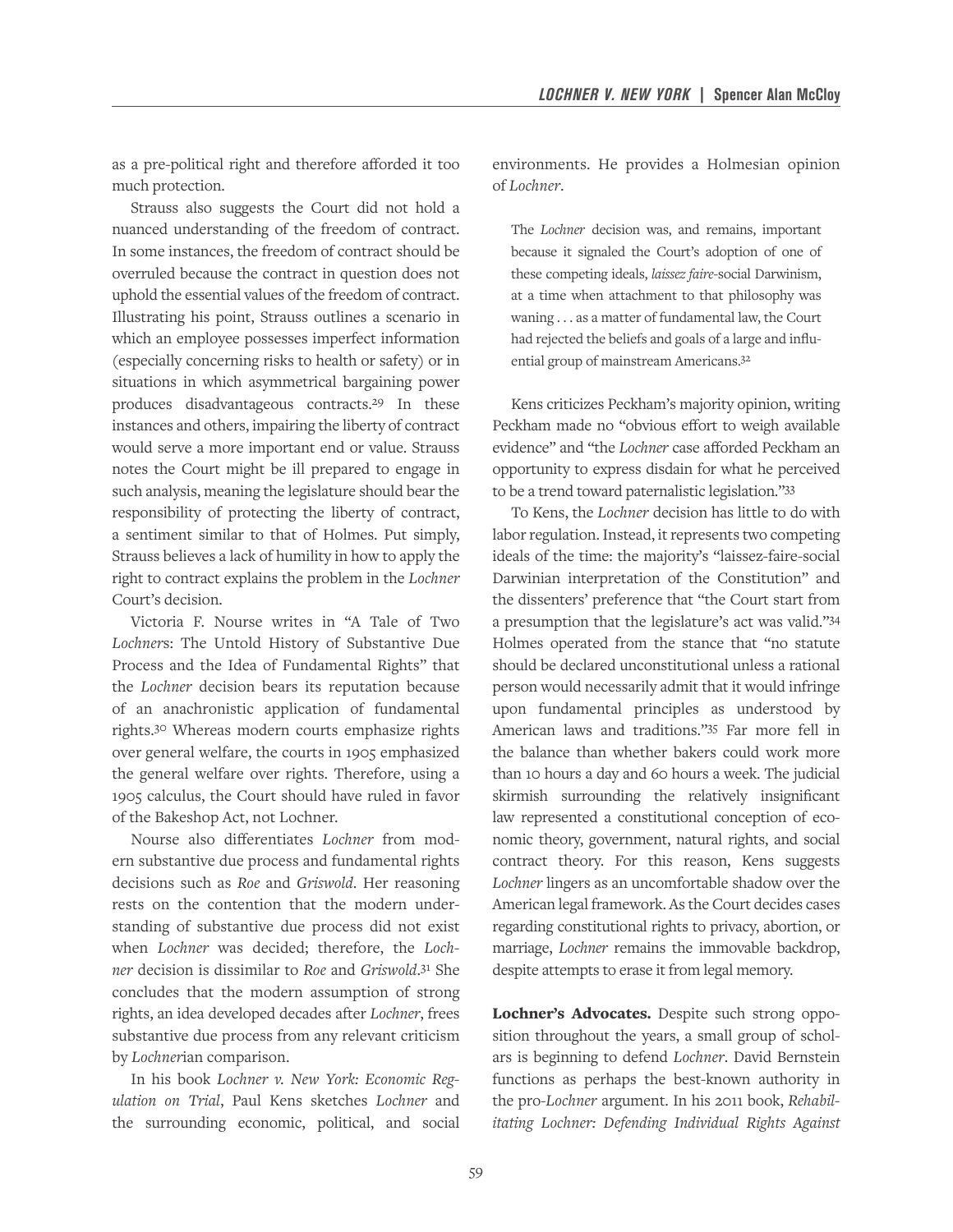*Progressive Reform*, Bernstein writes a detailed account of the history and constitutional precedent surrounding *Lochner*. 36 He contends Anglo-American principles that the government's power is finite and cannot abridge certain inherent rights support the *Lochner*  decision because, according to these principles, the due process clause "regulates the substance of legislation as well as judicial procedure."37 Moreover, he argues the liberty-of-contract doctrine "evolved from long-standing American intellectual traditions that held the government had no authority to enforce arbitrary 'class legislation' or to violate the fundamental natural rights of the American people."

To prove these statements, Bernstein traces the rise of substantive due process and the limits on police power.38 He argues the rise of substantive due process and a limited police power contributed to the liberty-of-contract doctrine, a doctrine that began in the state courts and percolated to the Supreme Court. The liberty-of-contract doctrine contemporaneous with *Lochner* relied on natural rights. Both the Supreme Court in the *Slaughterhouse* cases39 and the New York State Court of Appeals40 argued liberty extended to the right of pursuing a lawful occupation.

The Supreme Court built on this foundation in *Allgeyer v. Louisiana*, the case that formalized the liberty of contract. The formalized doctrine rested on an understanding of natural rights predating the American experiment and an application of the due process clause that protected those natural rights. Therefore, the *Lochner* majority did not engage in judicial activism but protected a liberty of contract assumed in jurisprudence before and after *Lochner*  until it fell to the tide of progressive reforms at the height of the New Deal.41

Randy Barnett stands as another well-known defender of the *Lochner* decision. In the 2018 article "After All These Years, Lochner Was Not Crazy—It Was Good," Barnett examines the original drafts of the due process of law clause and the privileges and immunities clause to argue the *Lochner* court not only possessed reasonable ground for its decision but also followed closely the intent of the framers and the 14th Amendment.42 He begins the article by discrediting the claim that *Lochner* applies substantive

due process. The modern understanding of substantive due process often identifies an unenumerated right as "fundamental," gives a special status to that right, and subjects laws subversive to that right to strict scrutiny.43

Indeed, Barnett contends the term "substantive due process" was first used as a derogatory label by progressives to criticize the Supreme Court's use of the due process clause. Barnett prefers referring to the due process clause as the "due process of law clause" to emphasize the clause's relation to the requirement that the clause must be applied only to valid law.44

This emphasis connects to the privileges or immunities clause because, for a law to truly be a law, it must not abridge the privileges and immunities of US citizens. Therefore, the clause necessitates a definition of citizens' privileges and immunities to define a law. For a definition, Barnett cites Justice Bushrod Washington's definition of the privileges or immunities clause in Article IV of the Constitution in *Corefield v. Coryell*: "Protection by the government; the enjoyment of life and liberty, with the right to acquire and possess property of every kind, and to pursue and obtain happiness and safety."45 Barnett chose Washington's description because it formed the basis of the framers' understanding of privileges and immunities when they drafted and signed the 14th Amendment.

Finally, Barnett references the Civil Rights Act of 1866, which explicitly mentioned the right "to make and enforce contracts, to sue, to be parties and give evidence, to inherit, to purchase, to lease, to sell, and to hold and convey real and personal property."46 Because some in the legislature bore concern that the act could be deemed illegitimate or overturned, they passed the 14th Amendment to secure the same rights enumerated in the Civil Rights Act of 1866. Therefore, Barnett concludes the 14th Amendment all but explicitly defends the right (i.e., the liberty of contract) that the majority opinion recognized in the *Lochner* opinion.

Ellen Frankel Paul defends the natural rights argument with *Lochner* in the article "Freedom of Contract and the 'Political Economy' of *Lochner v. New York*." Paul's suggested "alternative" defense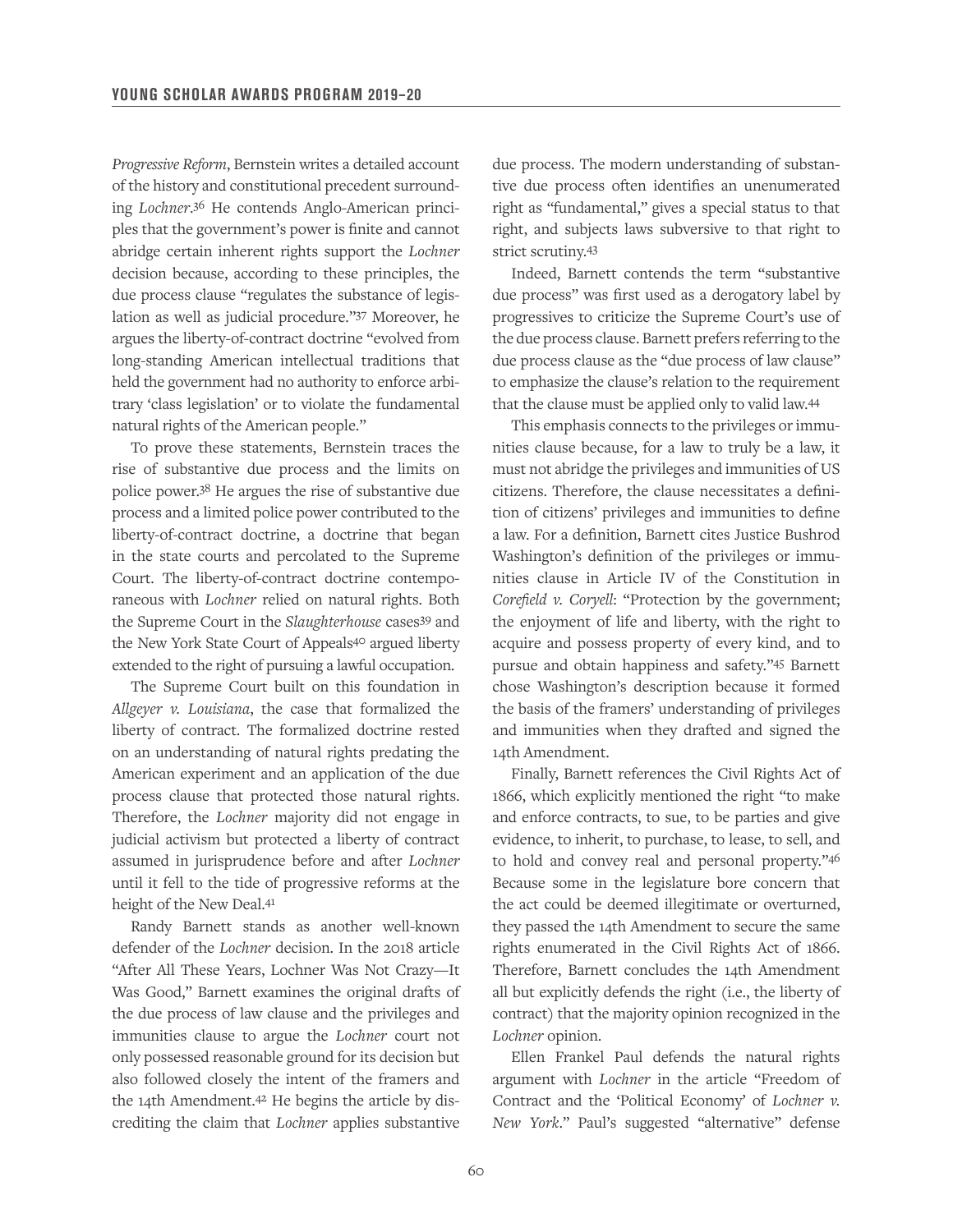of *Lochner* rests on Lockean principles that undergird the Constitution.47 She cites Justice Joseph P. Bradley's dissent in *Slaughterhouse* as an illustration of how these principles have been treated in constitutional law in the past. Bradley's dissent referenced the fundamental rights (enjoyed by Englishmen) that were commutative to those secured in the Declaration of Independence and US Constitution. Among these rights, Bradley identified the right to pursue an occupation in which one finds happiness.

Paul continues by elaborating on Justice Stephen Johnson Field's concurrence in *Butchers' Union v. Crescent City*, in which Field expands on Bradley's arguments from *Slaughterhouse*. Field references the inherent rights enumerated in the Declaration of Independence. By citing these opinions, Paul indicates she would support the *Lochner* decision by appealing to the pre-political rights protected by the Constitution implicitly.48

James W. Ely Jr. wrote "The Constitution and Economic Liberty," an article examining the merit of Justice Holmes' assertion that the Constitution does not ascribe to any particular economic theory. Ely begins by suggesting the US has never espoused an entirely laissez-faire system, but he disputes Holmes' claim that the founders imputed no economic beliefs to the Constitution. Economic circumstances largely motivated the Constitution's formation, and the Constitution was meant to establish a government capable of protecting private property.49

Like Paul, Ely identifies the strong Lockean influence on the founders. Property rights form a key aspect of John Locke's beliefs. Thus, because Lockean thought molded the framers' thoughts, property rights form an assumed underpinning. Ely notes the framers' pre-constitutional writings reveal an emphasis on private property. For example, Ely cites the Virginia Declaration of Human Rights, written by George Mason. The Constitution's text explicitly reveals the importance of economic values for the framers. In Article I, Section 10, the Constitution clearly prohibits the impairment of contracts. The Bill of Rights secures property from government seizure without the due process of law or just compensation. Ely cites Charles A. Beard, who wrote in

1913, "The Constitution was essentially an economic document based upon the concept that the fundamental private rights of property are anterior to government and morally beyond the reach of popular majorities."50 Therefore, although the framers did not explicitly mention a preferred economic system, they did intend a substantially free market predicated on private property.

#### **Analysis of the Literature Review**

The scholarly debate surrounding *Lochner* begs the question of whether the decision deserves the anticanonical title. Although seemingly guardians against the superimposition of extraconstitutional ideologies into the American legal system, *Lochner*'s detractors create a straw-man opinion against which to release rhetorical arrows. Some even commit the same crime they criticize: They fabricate rights from vague, unenumerated principles that confirm an ideology or social theory. For example, the majority opinion in *Griswold* begins by differentiating the opinion from *Lochner*, stating that the intimate relations between husband and wife and the physician's role in those relations are categorically different than economic liberty because civil liberties are more fundamental than economic liberties. The Court attempts to prove the validity of the claim by identifying various rights protected but not explicitly stated in the Constitution. The Court then notes that the First Amendment has a "penumbra" (as Justice William O. Douglas wrote) of the right to privacy.

Moreover, the Court found a similar implied right to privacy in the Third Amendment's prohibition on the quartering of troops, the Fourth Amendment's right against search and seizure, the Fifth Amendment's self-incrimination clause, and the Ninth Amendment's securing of other unenumerated rights. However hard the Court might try to distance this reasoning from *Lochner*, it remains decidedly *Lochner*ian in nature. The only true difference between the reasonings in *Lochner* and *Griswold* is the reception.

Nourse attempts to salvage the *Lochner*-*Griswold* distinction by demonstrating a change in the meaning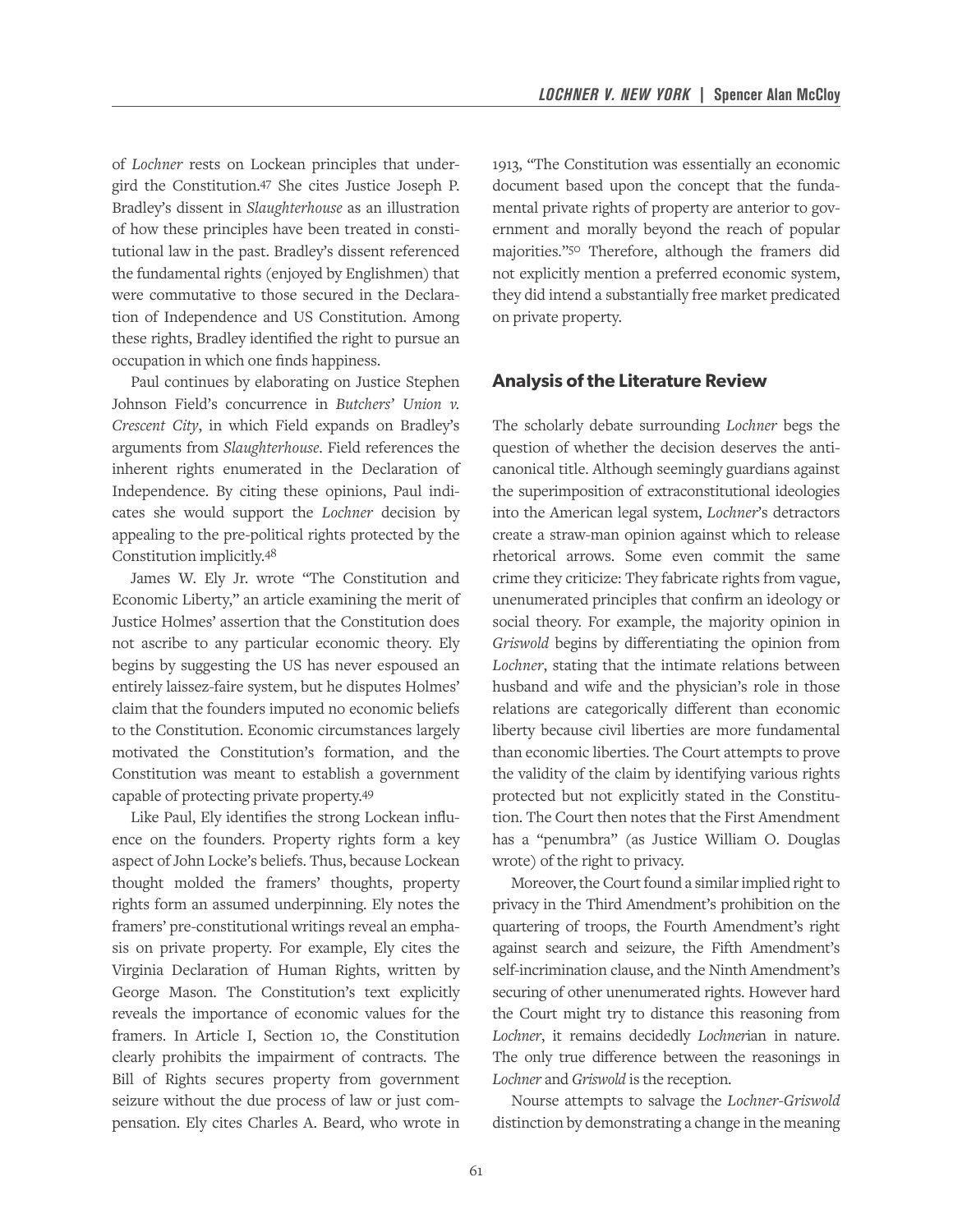of rights, from the general welfare trumping rights in the early 1900s to rights trumping general welfare in the modern era. In her article, Nourse states the Court acknowledged the right to liberty of contract.51 Therefore, even if Nourse's distinction stands, her thesis simply elevates the constitutional soundness of *Lochner* above that of *Griswold* because *Lochner*  upheld an existing and pre-acknowledged right (even if the Court generally did not afford the right deference over the police power at the time). In contrast, *Griswold* introduced a new right.

More broadly, Nourse's argument fails to prove the larger point of interest. If modern constitutional law favors rights over the general welfare as Nourse contends, modern constitutional scholars should celebrate the *Lochner* decision as a rare exception to the antiquated notion that the police power trumps rights. After all, rights do not change simply because the majority views the general welfare as more or less important than those rights, and the inherent value of the rights remain despite the political attitude of the time. If rights persist in constant value regardless of the era, the modern championing of rights over general welfare should naturally resolve the *Lochner*  debate and cause those in legal orthodoxy to accept *Lochner* as a ruling ahead of its time. No such sentiment exists, leaving Nourse's argument in question.

Perhaps Strauss' view that the liberty to contract should be protected but not exalted or treated as a fundamental right as it was in *Lochner* could replace Nourse's arguments.52 Defense of Strauss' argument poses similar difficulties. The Declaration of Independence and various constitutional clauses clearly enumerate the rights to life, liberty, and property. Thus, if the right to privacy can be derived from a patchwork of constitutional clauses and granted fundamental status, an economic liberty derived from more direct means should receive at least equal, if not preferred, status.

The other anti-*Lochner* authors mentioned in the literature review follow some iteration of Holmes' dissent, simply asserting or assuming the veracity of Holmes' assertions. Because the pro-*Lochner* scholars have more ably addressed the flaws in Holmes' dissent, it will not be restated in detail here. However, as

Ely argues, Holmes mischaracterized the Constitution by asserting there is no guiding economic philosophy, and he levels an accusation of activism at his fellow justices who were simply applying common constitutional interpretation and natural law theory to the *Lochner* case. Moreover, since the decision upheld a majority of the regulations in the Bakeshop Act, it is hyperbolic to suggest the justices wholeheartedly embraced or pursued laissez-faire principles via judicial activism.

However, neither the apparent hypocrisy nor the deficiencies in the anti-*Lochner* arguments add credibility to the pro-*Lochner* position. Instead, pro-*Lochner* arguments stand by their own merit. The connection between the 14th Amendment's due process clause and the protection of economic liberties is strong. For example, when the 14th Amendment was adopted, 27 of 37 state constitutions possessed Lockean provisions, which affirmed the inherent freedom enjoyed by men and the inalienable rights associated with that freedom, including the rights to life and liberty; acquiring, possessing, and protecting property; and pursuing happiness.53 These clauses, which closely resemble those cited by Supreme Court justices and state judges when the liberty-ofcontract doctrine was still nascent, reflected deeply held Anglo-American values. Peckham and the majority appealed to these values when penning the *Lochner*  decision and upholding the liberty to contract.

#### **Substantive Due Process and the Contract Clause**

The *Lochner* decision can and should inform the modern approach to substantive due process cases. *Griswold* serves as a model substantive due process case in modern case law. In *Griswold*, the justices suggested the Bill of Rights has penumbras, formed by emanations of the rights therein, of the right to privacy. Thus, a loose connection was forged between the protection against search and seizure and privacy. As Justice Hugo Black noted in his dissent, the Court moved from a specific limitation in protection against search and seizure without warrant to a more general,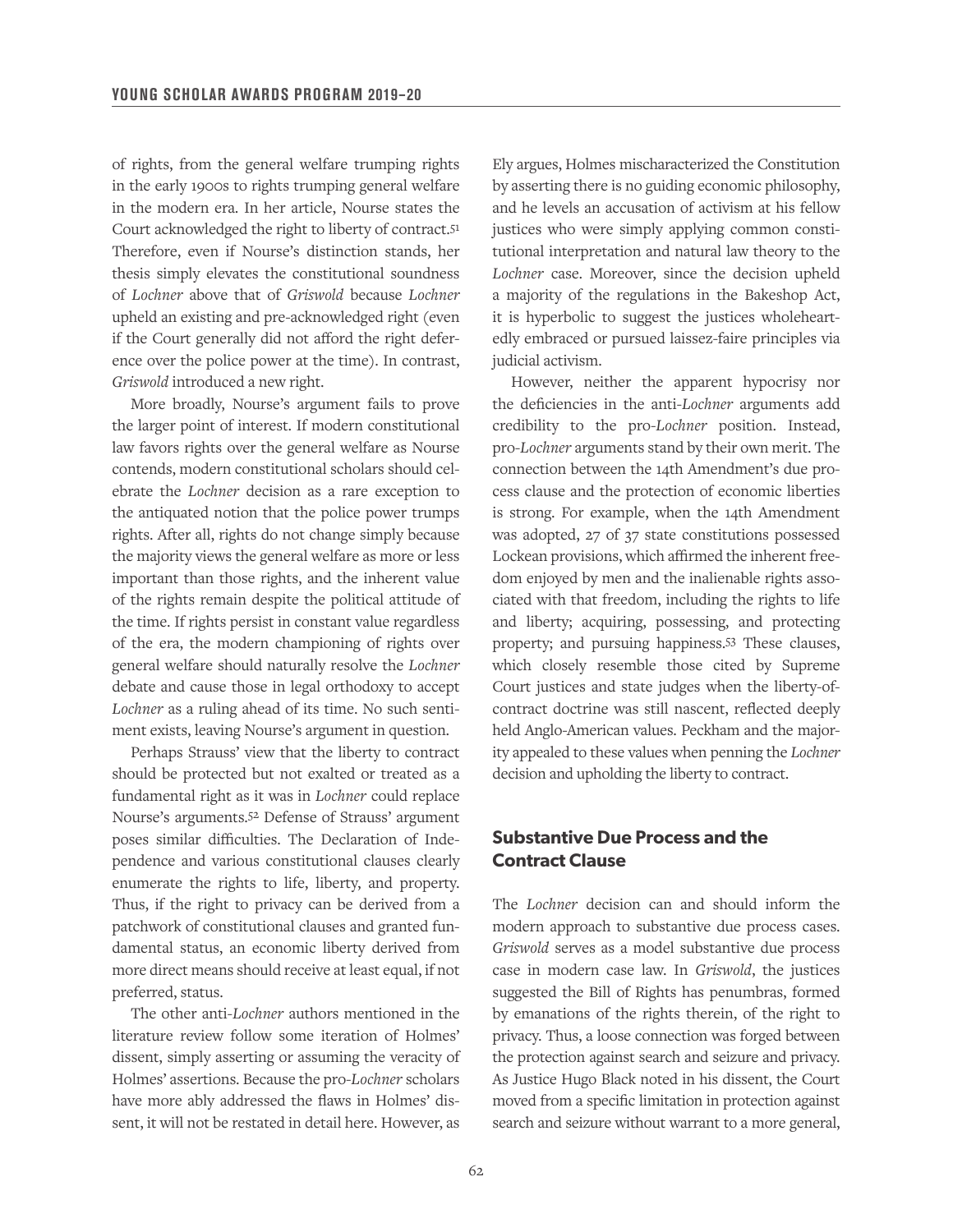ill-defined right in privacy. The Court used protections in the First, Third, Fourth, Fifth, and Ninth amendments to fabricate a right to privacy that was extended to a right to an abortion in *Roe v. Wade*.

Regardless of ideology, it is evident the decision in *Griswold* relied on an extension of logic and a number of constitutional assumptions. If so many amendments could be woven together via the 14th Amendment to create a loosely connected right to privacy, it stands to reason that the contract clause can and should indicate a freedom of contract via the 14th Amendment.

Although scholars such as Bernstein and Barnett discuss the connection between the liberty of contract and the natural rights assumed by the framers, scholars have yet to argue that the contract clause offers evidence of an assumed sanctity of contracts in the Constitution. Admittedly, scholars avoid contract clause protection because the contract clause has been generally limited to retroactive impairments since *Ogden v. Saunders*. 54 However, *Ogden* neither should nor does render the contract clause impotent.

At a minimum, the contract clause describes some liberties protected by the due process clause by demonstrating the framers' interest in protecting contracts, which formed the heart of the burgeoning economy in the colonies at the time. Protecting citizens from government impairment in contracts contains the assumption citizens could enter into contracts at all. William E. Nelson described 1640s Virginia, voicing this assumption: "The hallmark doctrine of market capitalism, that individuals should be free to enter into contracts which courts would then enforce, was firmly in place."55

Moreover, Charles A. Beard notes in his acclaimed book, *An Economic Interpretation of the Constitution of the United States*, that the framers emphasized the role of contracts in the new country. Justice Field also describes in his *Slaughterhouse* dissent that English common law protected economic rights and that among these rights is man's ability to pursue legal occupations and trades.56 Contracts constitute a facet of pursuing an occupation because people enter into contracts, in part, to secure a trade and compensation for labor. Therefore, the idea of contracting and freedom thereof intertwines with common-law liberties and principles. These principles undergird the contract clause and were secured by the language chosen by the framers. Therefore, if modern substantive due process rests on *Griswold*—a case in which marginally related amendments combined to acknowledge a right—the much closer the connection between the contract clause and the liberty of contract doctrine should be under the same logic.

If legal scholars began using the contract clause to validate the protection of the liberty to contract via the 14th Amendment's due process clause, *Lochner*  would be plucked from the anticanonical category in which the decision has wallowed since shortly after its announcement. Moreover, acknowledging the close tie between contracts and the rights guaranteed to the citizenry in the Constitution would do one of two things for modern cases such as *Griswold*, *Roe*, and *Obergefell*. First, it might untangle the rhetorical web needed to distinguish *Griswold* and its progeny from *Lochner* because *Lochner* could be considered a reputable case worth championing in subsequent decisions. It would solidify and strengthen the acknowledgment and protection of the right to contract via the 14th Amendment.

Alternatively, tying *Lochner* and the economic liberty protected therein to an explicit and closely related constitutional clause would set a higher standard for the clarity of the right protected by the due process clause than that adopted in the *Griswold* line of cases. Rather than allowing for vague implications to constitute a right, the approach described earlier would require a more clearly protected right. With this alternate standard for analyzing substantive due process claims, reasoning like that adopted in *Griswold*  would not meet the rigors demanded; penumbras and emanations would not suffice. Instead, courts seeking to enshrine an unenumerated right must justify protecting the right with a constitutional clause about, if not the same application, the same content matter (or some other more precise test for rationalizing the acknowledgment of an unenumerated right). Therefore, the modern tendency to protect rights over general welfare as Nourse recognized would be tempered by the Constitution's original text, if not in a literal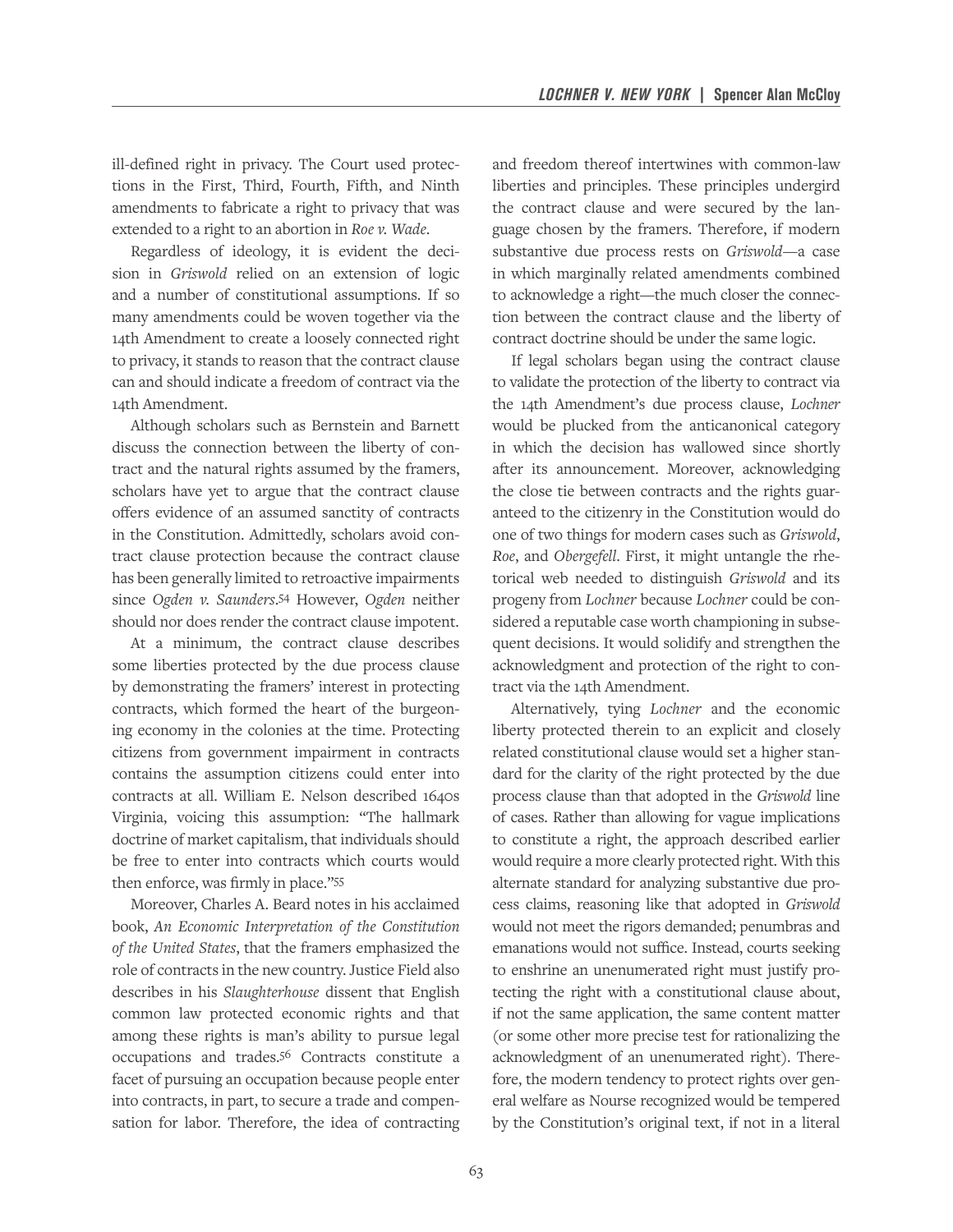fashion like that adopted by Justice Black or even a textualist fashion like Justice Antonin Scalia, then by at least a stricter requirement for the justification of "creating" an unenumerated right while favoring rights assumed by common law and the framers.

#### *Lochner* **and the Contract Clause**

Barnett, Bernstein, and others craft a defense for *Lochner* via the 14th Amendment, but this section argues these scholars and Justice Peckham missed the opportunity to solidify economic liberty via the enumerated right protected in the contract clause. Instead of relying on an unenumerated right subject to criticism and the somewhat subjective works of the historian, philosopher, and lawyer, the contract clause would enable defenders of *Lochner* to eliminate the "penumbras and emanations" relied on for unenumerated rights.57

To formulate a contract clause–based defense of *Lochner*, the argument is divided into three sections. First, I examine the original meaning of the contract clause by referencing the text and surrounding debates at the 1787 Constitutional Convention. Second, I trace the history of how the contract clause was applied, especially during the Marshall Court (1801–35), to determine how and why the contract clause was not applied in *Lochner*. Third, I explain and apply a framework for the contract clause outlined by Epstein in 1984 to *Lochner*.

The Meaning of the Contract Clause.<sup>58</sup> The framers drew on preexisting ideas engrained in common law and the colonies when drafting the contract clause. In his 2016 book, *The Contract Clause: A Constitutional History*, Ely carefully notes the pre-convention attitude toward contracts, which generally reflected an attitude that government was established to protect the formation of contracts.

However, the Northwest Ordinance of 1787 serves as the most vital piece to understanding the contract clause because the ordinance inspired the wording adopted in the constitutional clause. The relevant section of the ordinance reads, "No law ought ever

to be made, or have force in the said territory, that shall, in any manner whatever, interfere with or affect private contracts or engagements, bona fide, and without fraud, previously formed." The contract clause reflects a condensed version of this ordinance and reads:

No State shall enter into any Treaty, Alliance, or Confederation; grant Letters of Marque and Reprisal; coin Money; emit Bills of Credit; make any Thing but gold and silver Coin a Tender in Payment of Debts; pass any Bill of Attainder, ex post facto Law, or Law impairing the Obligation of Contracts, or grant any Title of Nobility.

Although not an exhaustive list of the commentary on contracts, these quotes capture the general tone that influenced the framers who authored the contract clause.

Tucked into an assortment of seemingly unrelated limitations on state power, the contract clause received little attention in James Madison's notes from the Constitutional Convention. On August 28, Rufus King suggested a "prohibition on the States to interfere in private contracts." James Madison, George Mason, Gouverneur Morris, and James Wilson approved the suggestion, but Morris argued the prohibition was too expansive. Wilson offered a revision, suggesting only "retrospective interferences are to be prohibited." Madison queried, "Is not that already done by the prohibition of ex post facto laws, which will oblige the Judges to declare such interferences null & void?" John Rutledge offered a different revision: "nor pass bills of attainder nor retrospective laws." There ends the recorded debate. On September 14, the clause passed, notably missing any restriction to "retrospective interferences" only.

The omission of Wilson's suggestion to limit the clause to only retrospective interferences creates the fulcrum of debate surrounding the meaning of the clause. Madison's comment on August 28 questioning the necessity of a retrospective-only contract clause if the ex post facto law was already included is suggestive. To Madison, these two clauses would fulfill the same function.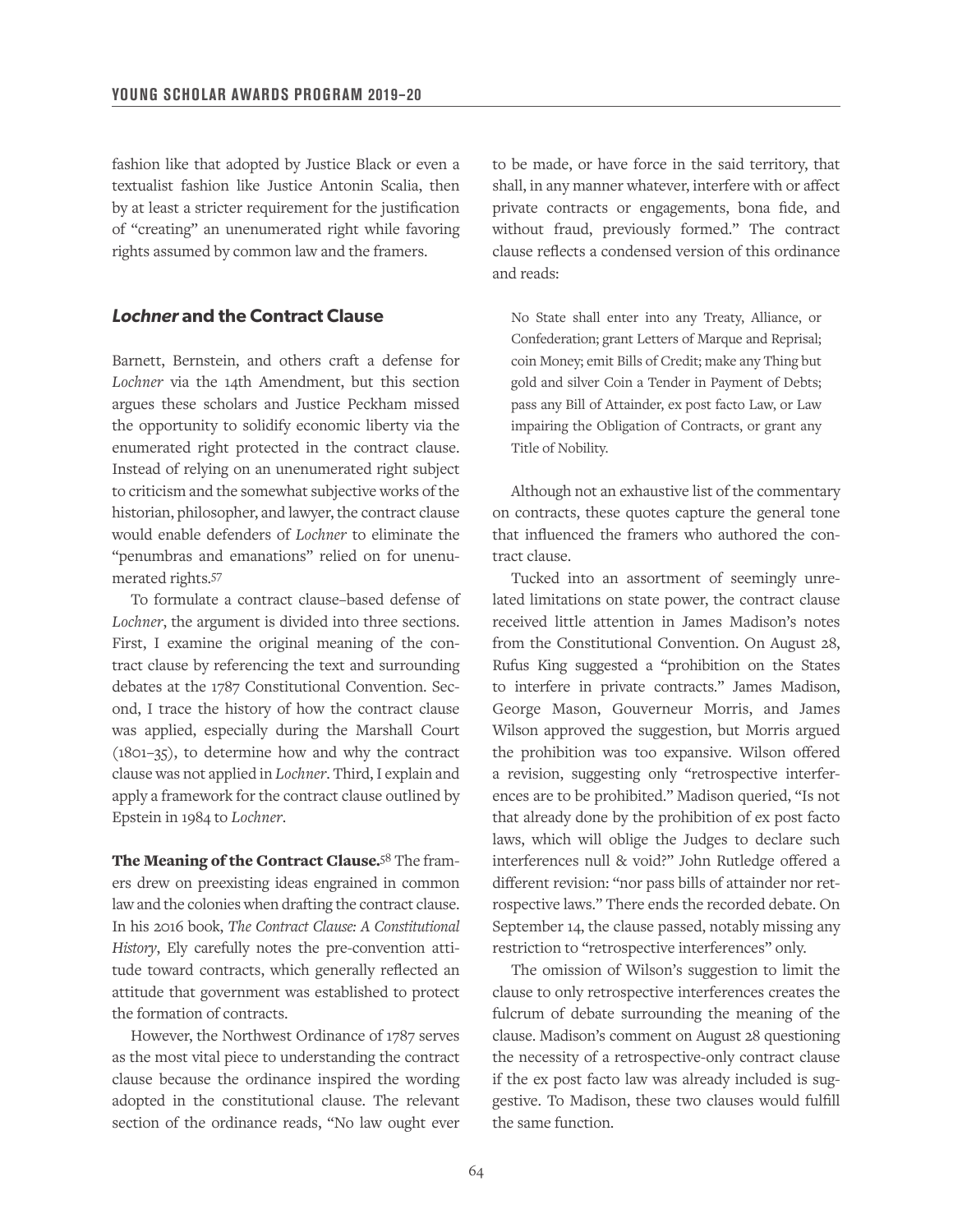To relieve the confusion, John Dickenson examined Blackstone and found the phrase "ex post facto" extends only to criminal cases. Therefore, the clause prohibiting the state from impairing the obligation of contract as a retrospective clause only is not redundant.59 It is possible, then, that the framers included both clauses to address criminal and civil cases and that both clauses protect against retrospective impairments. However, such a reading assumes the ex post facto clause and contract clause fulfill the same purpose, which cannot be proven from the debates or constitutional text.

Alternatively, the framers might have removed the wording "retrospective interferences" because of a general assumption that the clause's context and meaning rendered the explicit enumeration of the exclusively retrospective nature redundant. The Northwest Ordinance of 1787, the clause upon which the contract clause was based, contained the language of retrospective impairment. Thus, it is entirely consistent with the contract clause's wording to interpret the retrospective nature as implicitly imputed from the ordinance. However, because the former interpretation is based on assumptions, an equally valid interpretation argues the framers weighed the option of limiting a retrospective-only contract clause and intentionally removed the wording to allow for prospective applications.

Without notes, an unequivocal interpretation is impossible. Epstein concludes neither the contract clause nor the Northwest Ordinance of 1787 provides a clear interpretation of whether the clause functions retrospectively. The ambiguity surrounding the clause's meaning produced vigorous debate in myriad Supreme Court cases that culminated in *Ogden v. Saunders*.

The Contract Clause in the Pre-*Lochner* Court.

The *Ogden* decision explicitly handled the question of whether the contract clause applies prospectively. The jurisprudence surrounding the question did not begin with *Ogden*, however. In *Sturges v. Crowninshield*, the Marshall Court examined whether New York possessed the constitutional authority to pass a bankruptcy law violating previously formed contracts. The New York act liberated the debtor and discharged him from all obligations for debt contracted previously upon surrendering his property in the manner prescribed by the act.

In a unanimous opinion, Justice John Marshall stated the meaning of "obligations of contract" not only extended to property in possession at the time the contract was written but also concerned future acquisitions. Therefore, Marshall heavily implied the contract clause extends prospectively and retrospectively. More telling for the question at hand, he did not limit the clause to only retrospective application, either.

The day following the *Sturges* decision, Marshall delivered the opinion in *McMillan v. McNeil*, which clarified his interpretation of the prospective application of the contract clause. The Court struck down a Louisiana insolvency law passed before the debt was incurred. Marshall argued the timing of the debt "made no difference in the application of the principle.' This implied that any insolvency law, with respect to either prior or future agreements, violated the Contract Clause."60

Decided eight years later, *Ogden* changed and now dictates the interpretation of contract clause cases. Saunders, who resided in Kentucky, sued Ogden for failing to meet a payment under a contract the two formed. When the contract was formed in 1806, Ogden lived in Louisiana but subsequently moved to New York. Ogden filed for bankruptcy and relied on a New York bankruptcy law, enacted in 1801, as his defense for not fulfilling his obligations to the contract previously formed with Saunders.

In a fractured decision, the Court held that the New York bankruptcy law was passed before the contract was signed and therefore became a part of the contract itself. Because citizens could still enter into contracts under the legislation, the Court ruled the law did not violate the contract clause. In essence, the ruling made the contract clause effective toward retroactive legislation only and did not prevent states from passing legislation impairing future contracts.<sup>61</sup> Moreover, the majority opinion suggested the right to contract was a government creation, not a preexisting right.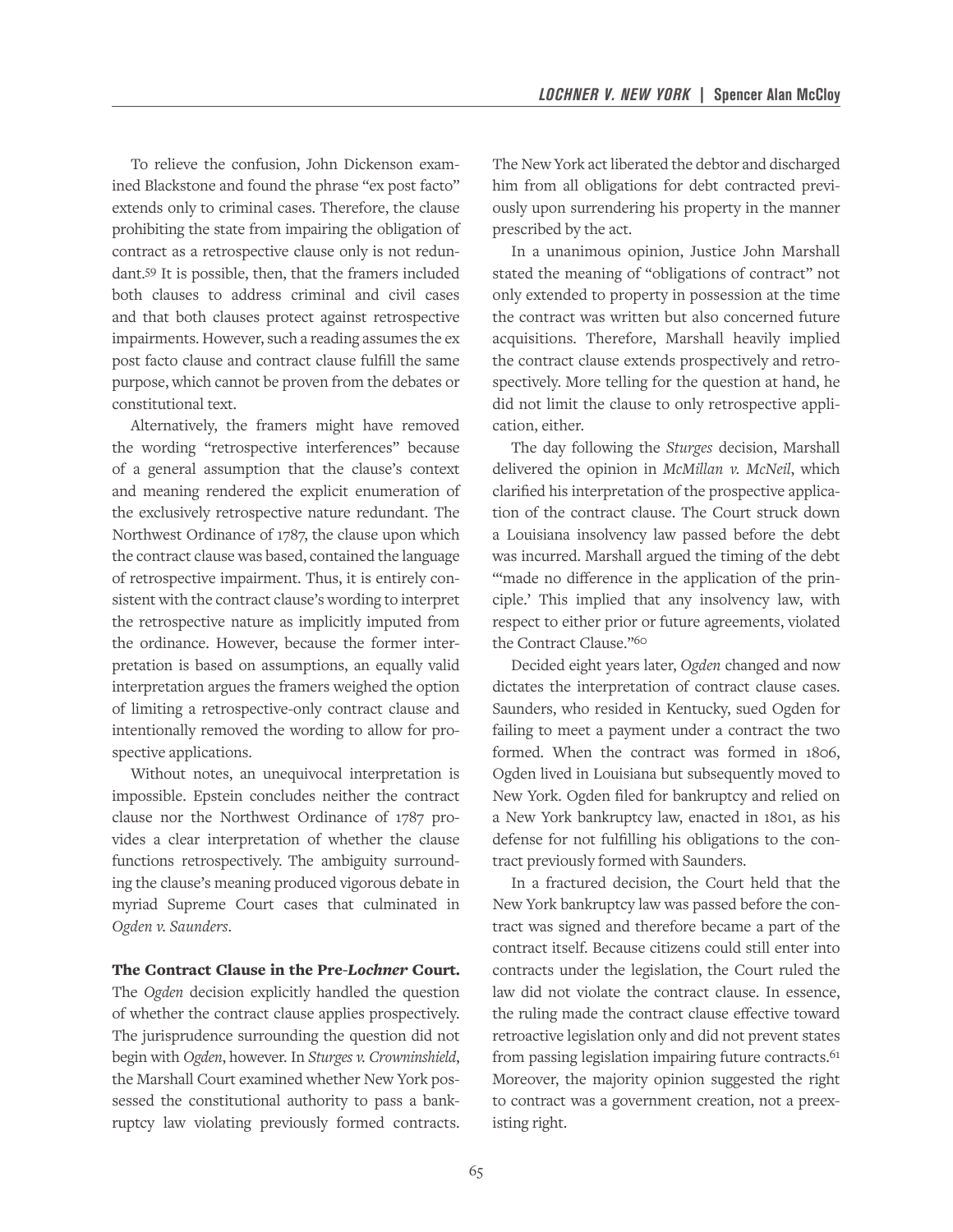In his dissenting opinion, Marshall stated that the parties, not the government, made the contract; therefore, the preexisting law could not be part of the contract. If state law were incorporated into every future contract, it would render the contract clause "an inanimate, inoperative, unmeaning clause."<sup>62</sup> Furthermore, Marshall "grounded contractual rights in preexisting natural law rather than state law, reasoning that the right to contract existed 'anterior to, and independent from society.'"63 Therefore, Marshall suggested the contract clause was prospective in nature and protected fundamental, pre-governmental rights.

Marshall's dissent languished unused by future judges, and Epstein credits *Ogden* with the rise of a substantive due process defense of the liberty to contract.64 The *Ogden* decision, then, explains why *Lochner* relied on the due process clause rather than the contract clause. However, the question remains: How would *Lochner* have looked if Marshall wrote the majority in *Ogden* and the Court preserved the prospective application of the contract clause?

#### **A Contract Clause Defense of** *Lochner*

To answer this question, *Ogden* must be temporarily suspended. Because this report assumes an originalist interpretation of law, claiming a Supreme Court decision does not properly interpret the original public meaning of the contract clause poses no great difficulty. Suspending *Ogden* repairs the contract clause from the decisive retrospective-only interpretation and allows for prospective applications of the clause. This section explains and applies a framework for understanding the contract clause outlined by Epstein in the 1984 paper "Toward a Revitalization of the Contract Clause."65

Explaining Epstein's Framework. Epstein begins by acknowledging the difficulties of interpreting the contract clause. He rejects the modern tendency to treat the clause as little better than a weaker substantive due process clause while precluding a reading that prohibits all contractual legislation. In his words, "The task is to find a construction that does not inhibit legitimate legislative activities (i.e. those that provide genuine public goods), but does check the major rent-seeking effects of faction in the legislative process."66 Epstein notes the impossibility of perfectly balancing these two interests and states the goal should be to minimize the error in each direction.

To arrive at an interpretation of the clause that neither hamstrings the government nor allows it to punitively engage in rent-seeking, Epstein separates the interpretation of the contract clause into six questions. Of those, two apply to the present question surrounding the contract clause and *Lochner*:

- (4) Does it protect only contracts that are already formed from retroactive intervention, or does it apply to contracts that may be made after the passage of some general law?
- (5) Is the clause subject to any implicit exceptions, and if so, how are they defined and limited?<sup>67</sup>

When considering the first question, Epstein dubs it the most controversial and significant question surrounding the clause. Since the convention, the prospective or retrospective-only debate has plagued the clause. Because reading the clause as protecting contracts previously and later formed creates no interpretational contradictions from the wording "impairing the obligation of contracts," no conclusive theory of application presents itself from the wording. Madison's convention notes offer little help. Therefore, the question remains unanswered from these sources, leaving any interpretive success elsewhere.

Epstein turns to the purpose of limiting state power: to prevent rent-seeking. Preventing retroactive impairments of contracts carries an obvious connection to avoiding political abuse. Epstein uses the example of two parties in which one borrows from the other.68 The borrower would possess the political incentive to pass legislation releasing him from the value of his debt, whereas the creditor would possess an equal incentive to frustrate legislation. Regardless of whether the legislation passes,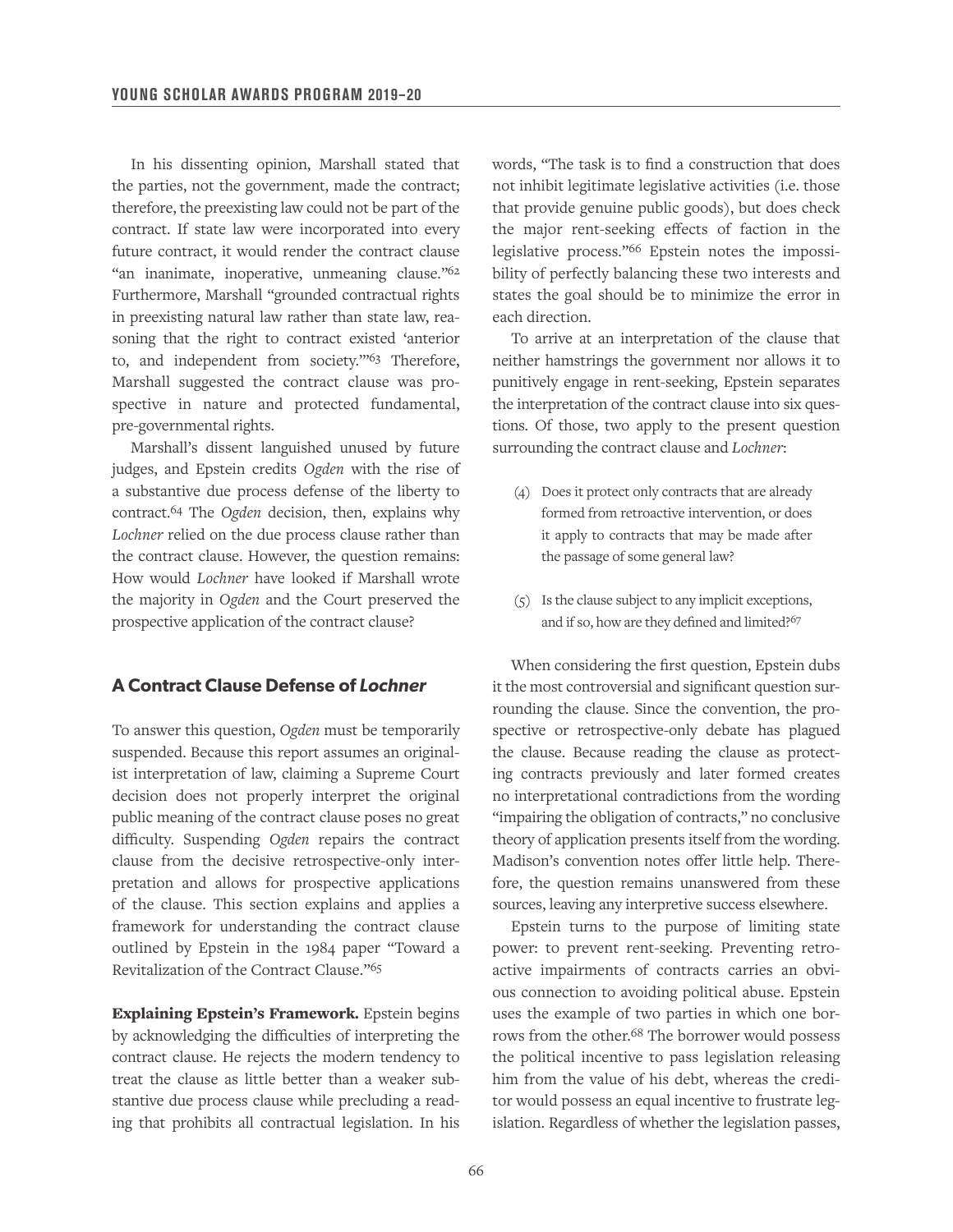the struggle creates a deadweight loss, and the system suffers a loss of efficiency. As a result, the clause prohibits retrospective impairments, and the legislative and economic systems benefit from prohibition.

However, Epstein extends a similar interest to preventing prospective impairments of contracts. Epstein hypothesizes a scenario in which the state passes a law preventing the formation of any contracts. He also provides less-extreme cases, such as the state passes legislation preventing a certain class or type of person from making contracts<sup>69</sup> or suppose the state passes a law subjecting all contracts formed to revision by the legislature at any time after their formation.

In each case, the retrospective-only reading of the contract clause permits these laws. But such laws clearly violate the concept of limited and enumerated governmental powers woven into the constitutional fabric. Suggesting that a legislature can, if it but acts quickly enough, suspend a right clearly enumerated in the Constitution because the clause in which the right is enumerated applies only retrospectively creates a clear contradiction to the republican theory the framers embraced. To avoid such a contradiction, the contract clause must apply prospectively.

If the contract clause applies prospectively, then the clause must either be infinitely protective against legislation impairing contracts not yet formed or somehow limited in what contracts it protects. This leads to Epstein's second question regarding the police power and limits on the clause. Epstein envisions a situation in which legislation preventing fraud, statutes of limitations, and other generally accepted qualifications on contracts all fall subject to constitutional inquiry, something even staunch libertarian thinkers, such as Milton Friedman, would not endorse. A scenario in which the government cannot even play umpire (as Friedman might say) to the market and contracts is equally as absurd as one in which the legislature can prevent contract formation entirely.70

Clearly, the contract clause must be limited somehow. The only questions remaining are what the limitations should be and when they should apply. Epstein seeks to answer these questions by identifying two broad categories of limitations: the police power and the just-compensation requirement.

Regarding the police power, Epstein suggests the primary limitation arises when two parties enter into a contract that harms a third party. During a personal interview with Epstein,71 he referenced Vilfredo Pareto's principle of economic efficiency as a rationale for protecting against contracts that harm third parties. Pareto's efficiency states the efficient allocation of resources is such that any reallocation of those resources would not make even one person better off. If a contract harms a third party, it does not meet Pareto's efficiency standard. Thus, the legislature possesses adequate economic incentive to prevent such a contract. Although not included in Pareto's efficiency standard, clear moral incentives exist to prohibit two parties from harming a third party via contracts.

Although not as pertinent to the present conversation, the second limitation on the contract clause of just compensation also has strong Pareto underpinnings. Epstein writes, "Such a limitation allows the state to impair contracts only so long as the holder of contractual rights is left at least as well off as he was before the impairment."72 Here, the Pareto efficiency standard is quoted almost word for word. Epstein makes other elucidating comments regarding just compensation and the scope of the contract clause and resulting similarities to eminent domain, but these extend beyond *Lochner* and the question at hand.

Ely posits another inherent limit to the contract clause. Although briefly addressed by Epstein, Ely succinctly summarizes the limitation: "The framers seemingly realized that laws violative of contracts might be necessary in some circumstances but felt that such measures should only be enacted by Congress."73 Here, Ely contends the framers understood Congress as the limiting factor on the sanctity of contracts, not the state police power. Although Epstein rejects this claim and, in a personal interview, Ely stated his preferred interpretation of the contract clause is the retrospective-only reading, a school of thought interprets Congress as the appropriate method for preventing an all-powerful contract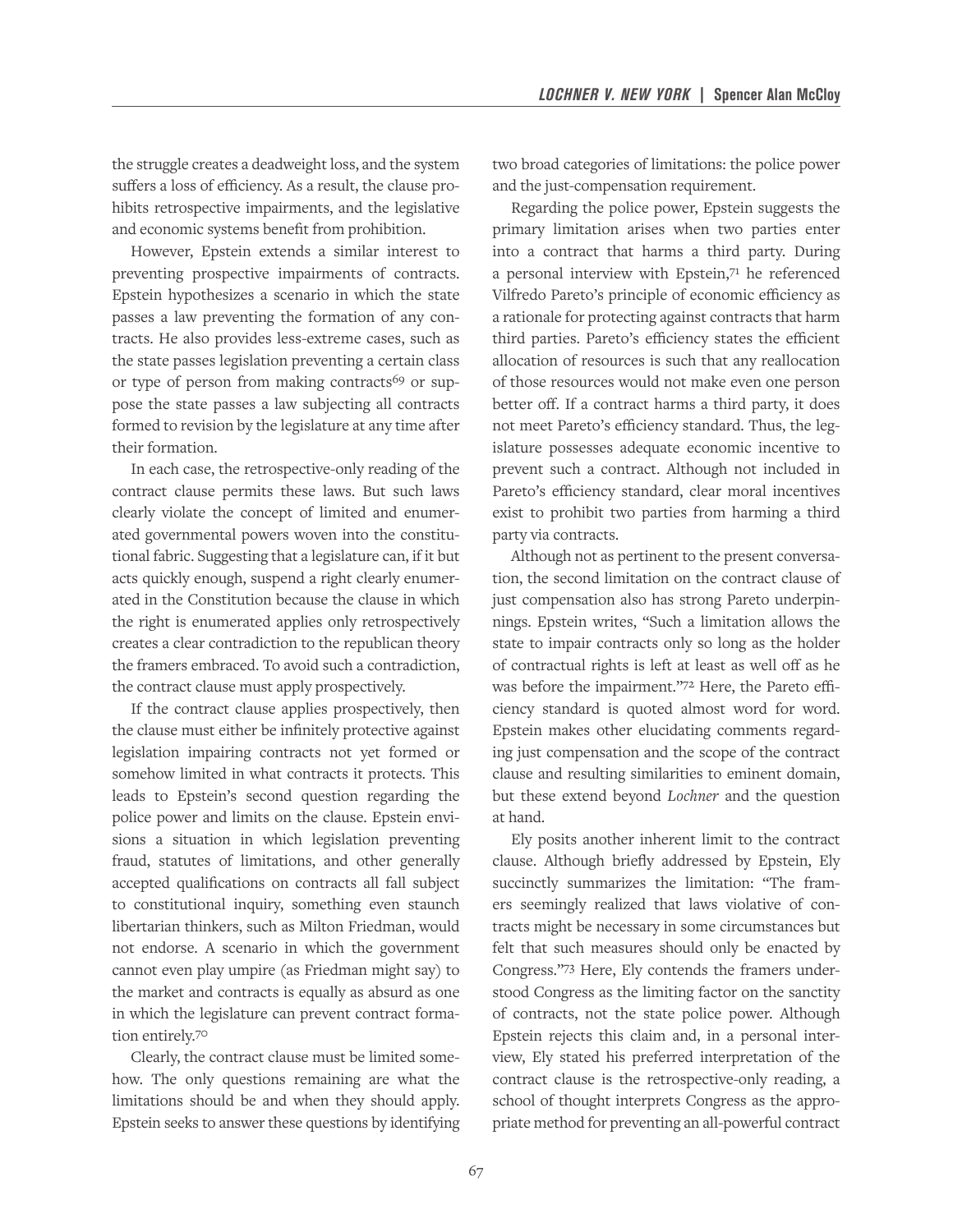clause that prevents the legislature from "playing umpire" in the marketplace.

In summary, Epstein's framework argues the contract clause must be applied retrospectively and prospectively but that the clause possesses inherent limits. Among these limits is the police power, which should protect third parties from contracts that deprive them of an acknowledged right or privilege.

Applying Epstein's Framework to *Lochner*. Although Epstein comments briefly that *Lochner*  would have been a contract clause case under the interpretation he outlined, he does not explore the impact on the *Lochner* decision.74 Therefore, I take Epstein's argument a step further by examining how such a framework would have changed *Lochner* and other substantive due process cases such as *Griswold*.

Before applying Epstein's framework to *Lochner*  to see how the decision might have differed and how resulting case law might be clarified, the anticompetitive nature of the Bakeshop Act of 1895 must be revisited because the constitutional critique rests, in part, on the claim that the law acted as a pact between the government and the union to depress small bakeries. Whether the intention of the New York State Assembly was to engage in such a practice or not, the legislation's impact certainly produced the anticompetitive result. Historical records, economic theory, and modern corporate behavior combine to prove the anticompetitive nature of the legislation and the union's incentive for passing such laws.

As cited earlier, Bernstein uses the 1896 Annual Report of the Factory Inspectors of the State of New York to prove unionized workers did not work more than 10 hours a day or 60 hours per week before the legislation passed, meaning the legislation was "non-binding" on the unionized workers.75 Smaller bakeries, however, demanded much longer hours to stay operational, and the legislation disproportionately harmed small bakeries, forcing some out of the market entirely. Thus, the act did not change labor for unionized workers; rather, it affected only nonunionized workers. Perhaps this explains why the New York State Assembly settled on the seemingly arbitrary choice of a 10-hour maximum a day rather than an eight- or 12-hour maximum. This last point is merely speculative. The anticompetitive nature of the act, however, is not.

Anticompetitive behavior arises naturally from a union's purpose. Indeed, unions vie for monopoly power as their end goal because, as the only supply of labor in a market, unions set the wage with impunity. Regarding the nature of unions, Sylvester Petro, professor of law at Wake Forest University School of Law who specialized in labor unions, wrote:

The purpose of each of the national and international unions is to secure a monopoly of the working force in the industries or fractions of industries in which they claim 'jurisdiction.' . . . Perforce, then, the objective of the large unions is to eliminate competition. There is no other meaning to the deliberate pursuit of a monopoly of any given type of goods or services. The monopoly is sought, not as an end in itself, but because of the results which it is expected to bring about. Here, too, there is no mystery. The labor monopoly is sought as a means of gaining what economists call a monopoly price—i.e., something more than the competitive or the "free-market" price for labor.76

Applying Petro's analysis to the union-sponsored Bakeshop Act of 1895, the bakers' union lobbied for the act's passage because it would decrease market competition and increase the union's wage-setting power. Lochner's attorneys—among whom was Weismann, who originally gathered union support for the act—stated as much. Although Lochner's attorneys possessed ample reason to overstate the facts to produce their desired end, economic theory further supports their claim.

George Borjas, a Harvard Kennedy School professor of economics, explains Marshall's rules of derived demand. Borjas states that the union's goal was to reduce the elasticity of demand for union labor and goods. Borjas writes:

Similarly, unions want to limit the availability of goods that compete with the output of unionized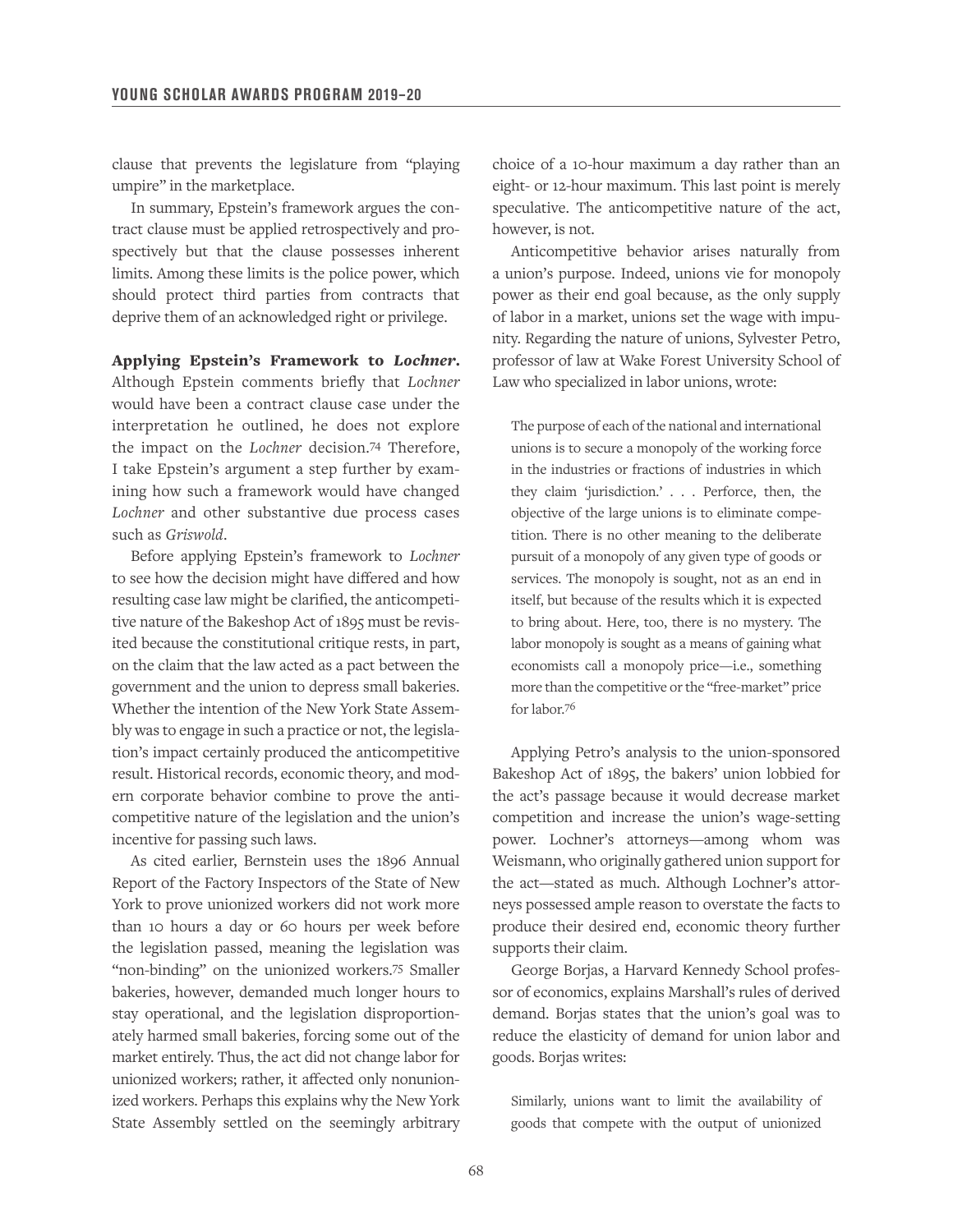firms. For example, the United Auto Workers (UAW) was a strong supporter of policies that made it difficult for Japanese cars to crack into the U.S. market. If the UAW obtained a huge wage increase for its workers, the price of American-made cars would rise substantially. This price increase would drive many potential buyers toward foreign imports. If the union could prevent the entry of Toyotas, Nissans, and Hondas into the American marketplace, consumers would have few alternatives to buying a high-priced American-made car. It is in the union's interest, therefore, to reduce the elasticity of product demand by limiting the variety of goods that are available to consumers.77

Just like in the case of the autoworkers' union, the Journeymen Bakers Union of New York desired to reduce the elasticity of demand for its baked goods. Reducing elasticity of demand requires eliminating close or perfect substitutes (e.g., nonunion baked goods). As the supply of alternatives decreased, the elasticity of demand for the baked goods also decreased, providing the union more wage-setting power. By forcing the cellar bakeries out of business on the pretext of improving health through the Bakeshop Act, the union could increase its wage without a significant loss in quantity of goods demanded.

With this context for the union's behavior in *Lochner*, it becomes clear that the Bakeshop Act was not primarily intended to improve the health of bakers but was instead an instrument for advancing union power. The legislation acted as a sort of "class legislation" via impact rather than application. Although the legislation was not directed exclusively toward cellar bakeries, the result of the legislation made the requirements applicable to only cellar bakeries.

If, as Epstein noted, the contract clause applies prospectively by necessity if not by explicit language, then Lochner entering into a contract with his employee after the 1895 act passed is of no consequence.78 Lochner's contractual rights should have received a presumption of liberty and protection under the contract clause unless the contract fell within one of the categories of unprotected contracts outlined earlier in Epstein's framework.

Regarding these exceptions, the question now turns to whether the legislation functioned as either a proper exercise of the police power or as just compensation. The latter limit on the prospective application of the contract clause falls immediately, as neither the Bakeshop Act nor Lochner's situation considered just compensation. Therefore, the police power remains the focus of analysis, just as it did for Justice Peckham and the Court in 1905.

As Epstein observed, the police power should limit the contract clause when two parties contract and harm a third party in the process.79 Rather than examining whether the Bakeshop Act impaired the liberty to contract, the question becomes whether Lochner and his employee, Aman Schmitter, entered into a contract that violated the rights of a third party. Schmitter's desire to work long hours to learn his trade neither displaced a fellow worker nor decreased the wage of workers employed outside that bakery. Rather, by increasing his ability, Schmitter would improve the efficiency and output in the market, causing a net increase in total productivity and output. Thus, using Pareto's analysis, the Lochner-Schmitter contract would have increased the net effciency and should have been protected by law.

The police power could have been employed to protect Lochner and his employees rather than prosecute him. Even if the government functioned as nothing more than the unaware handler of the marionette manipulated by the union leaders, the resulting law passed by the legislature still abused the legislative process to engage in union rent-seeking. Epstein identifies this as the precise corruption the framers aimed to prevent. Therefore, rather than constituting a proper exercise of the police power to secure health, the Bakeshop Act violated the police power's purpose when applied to contracts. Moreover, as Justice Peckham argued, the means-end justification for the Bakeshop Act and improving health was fragile at best.

Applying Epstein's framework also applies the classic assumption in economics that people are rational beings who apply their rationality to maximize utility and serve their own self-interest. By balancing self-interest, the market achieves efficient contracts and agreements. Such an assumption suggests that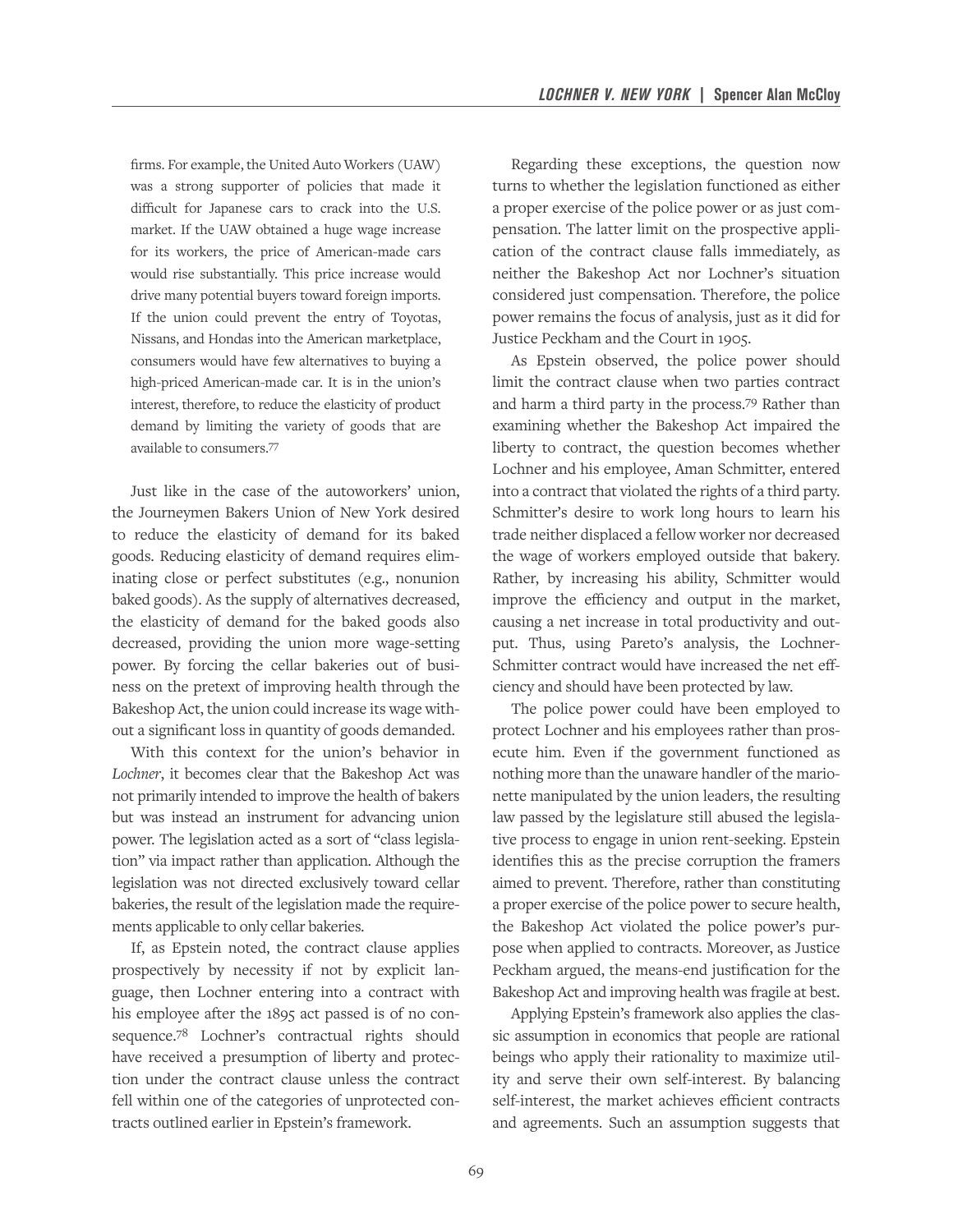people are best positioned to form contractual agreements to serve their preferred ends, a right protected in the prospective application of the contract clause. Although the right is not absolute, it should be protected from legislative or judicial interference unless valid reasons exist to abridge the right. No such substantive reason was proven in *Lochner*. Therefore, Lochner's right to contract should have been (and was) upheld.

If the Court was willing to overturn the damaging precedent set in *Ogden*, it could have applied a more robust, less controversial defense to the liberty of contract by appealing to the contract clause, the clause written to enshrine the right to contract. Such a defense could have entirely altered the modern discussion surrounding *Lochner* and, quite probably, the application of substantive due process. For example, noncontract economic rights might receive stronger protection via the 14th Amendment because of the enumerated protection provided to other economic rights. Although the persistent rise of progressivism during the early 20th century would have likely overcome even the stronger reading of the contract clause, the effects on substantive due process would have remained.

#### *Lochner* **Today**

Although some might argue the modern political reality prevents a reinterpretation of *Lochner* from informing modern discussions, the question remains: Should *Lochner* inform the modern discussion surrounding substantive due process cases and the contract clause? *Lochner* is uniquely positioned between the two categories as an application of substantive due process to an economic liberty question.

*Lochner* should inform the substantive due process case by highlighting the hypocrisy in elevating the *Griswold* and *Roe* decisions while degrading *Lochner*. Both civil liberty cases and *Lochner* apply the same logic and reasoning. Therefore, the reasoning in *Griswold* and *Roe* can be accepted only if *Lochner*  also is accepted. If, however, *Lochner* remains an anticanonical case, *Griswold*, *Roe*, and other civil liberty cases that apply substantive due process to consolidate the penumbras of liberties in the Bill of Rights into formal rights should also be relegated to similar status.

Regarding the modern contract clause discussion, a contract clause–based defense of *Lochner* would inform how the Court should approach economic liberty and the scope of the contract clause. Often criticized for improperly elevating an unenumerated right to contract, *Lochner*'s reputation would be entirely altered if the defense of liberty to contract were grounded in an enumerated right. Therefore, the originalists' tendency to let the legislature decide questions on unenumerated topics would not apply in the *Lochner* decision because the question of contract rights would be amply answered in Article I, Section 10. Although it would not have guaranteed a strong liberty to contract given the hostile environment that later developed during the New Deal, it would have at least slowed the encroachment of regulations and secured economic liberty more directly.

As an enumerated right, the liberty to contract would possess a more robust connection to the Constitution. Therefore, although the question remains whether the police power should supersede the liberty to contract, the enumerated nature of the contract clause–based right would provide greater deference to that right. Had the justices crafted such a defense in 1905, *Lochner* would have shed the anticanonical reputation that plagues it.

Not only would *Lochner*'s reputation be saved, but it would also provide more potency to the now withered and feeble contract clause. Justice Neil Gorsuch recognizes the gradual weakening of the contract clause over time in his dissenting opinion in *Sveen v. Melin*. 80 He records how the framers' absolute language in the contract clause afforded robust protection to existing contracts. He references *Energy Reserves Group Inc. v. Kansas Power & Light Co.* when he writes, "More recently, though, the Court has charted a different course. Our modern cases permit a state to 'substantial[ly] impai[r]' a contractual obligation in pursuit of 'a significant and legitimate public purpose' so long as the impairment is 'reasonable.'"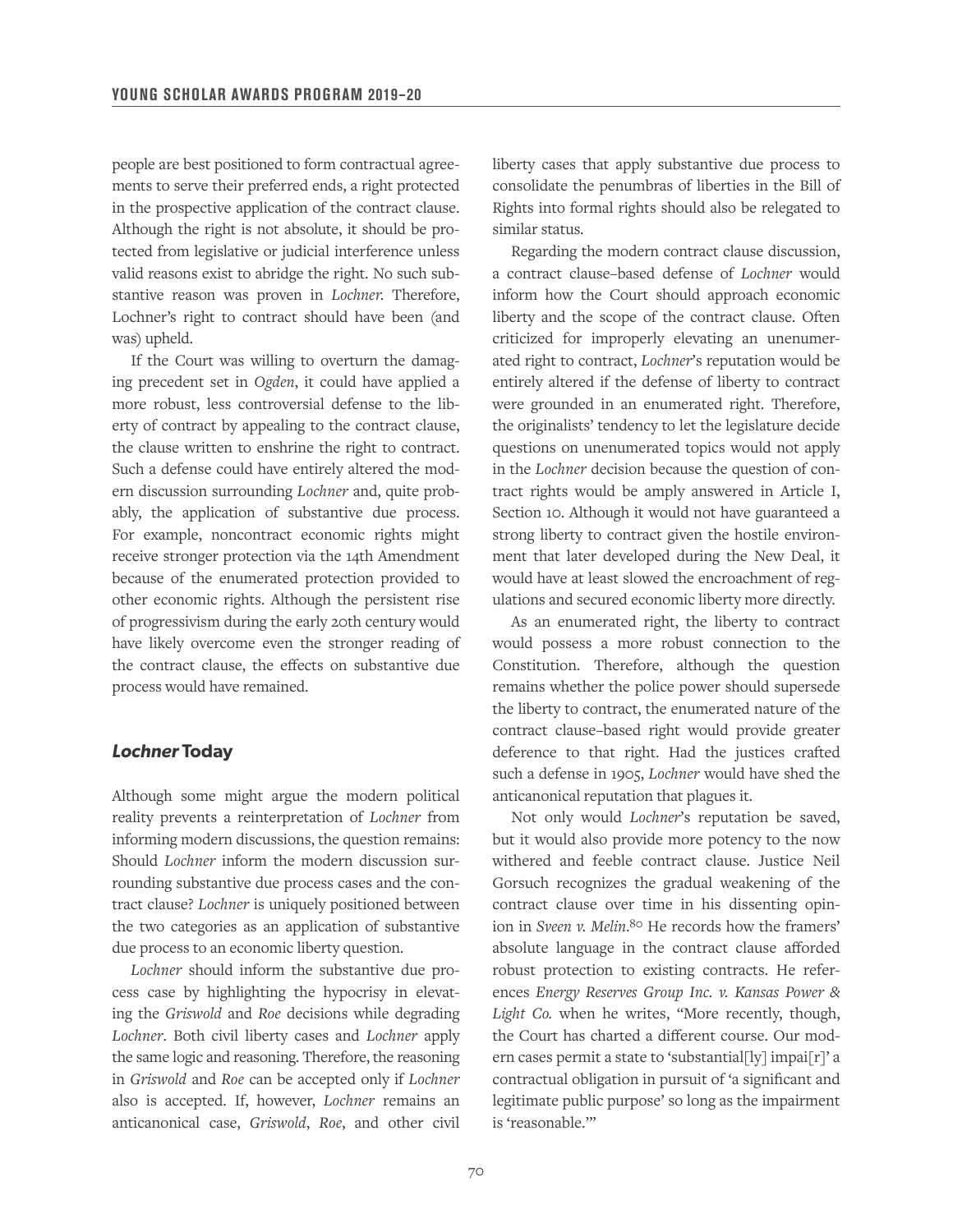Although Gorsuch does not argue for a prospective application of the contract clause as contended in this report, he suggests the need for a reinvigorated contract clause. As the Court considers what the revitalization entails, the chief question is whether the contract clause should possess prospective and retrospective application. As Epstein's framework neatly portrays, the contract clause can apply to future contracts; *Lochner* demonstrates the importance of doing so.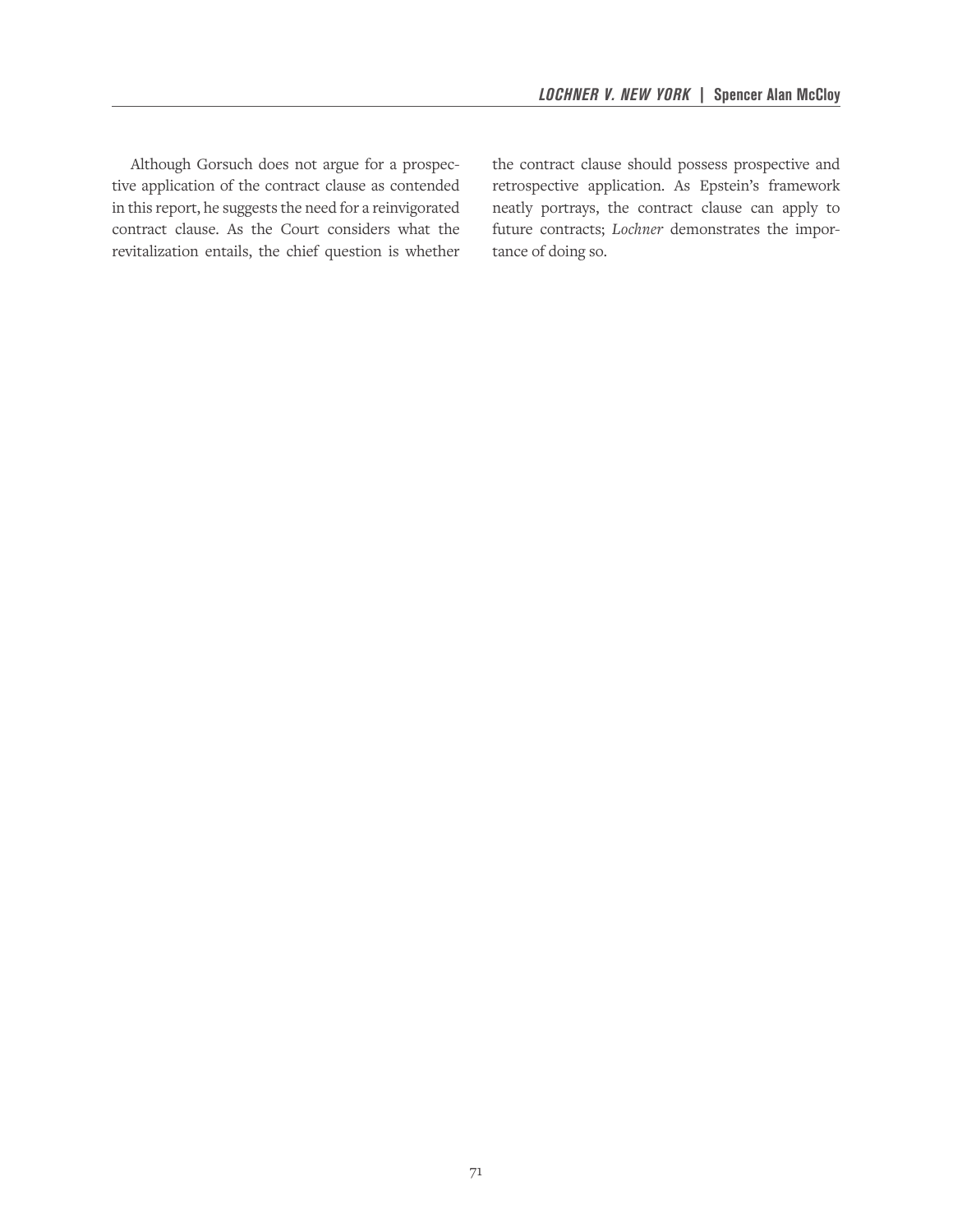## **Notes**

1. "Anticanonical" is a term given to Supreme Court cases deemed "weak constitutional analysis." The legal world reserves the term for but four Supreme Court cases: *Dred Scott v. Sandford*, *Plessy v. Ferguson*, *Korematsu v. United States*, and *Lochner v. New York*. Jamal Greene, "The Anticanon," *Harvard Law Review* 125, no. 1 (2011): 379, https://scholarship.law.columbia.edu/faculty\_scholarship/1684/.

2. Richard A. Epstein, "Toward a Revitalization of the Contract Clause," *University of Chicago Law Review* 703, no. 51 (1984): 703–51, https://chicagounbound.uchicago.edu/cgi/viewcontent.cgi?referer=https://www.google.com/&httpsredir=1&article=2289& context=journal\_articles.

3. *Sveen v. Melin*, 200 U.S. 321 (2018), https://www.law.cornell.edu/supremecourt/text/16-1432.

4. M. I. Urofsky, *Dissent and the Constitutional Dialogue: Its Role in the Courts History and the Nation's Constitutional Dialogue* (New York: Random House, 2015), 139.

5. Urofsky, *Dissent and the Constitutional Dialogue*.

6. David E. Bernstein, *Rehabilitating Lochner: Defending Individual Rights Against Progressive Reform* (Chicago: University of Chicago Press, 2011).

7. Urofsky, *Dissent and the Constitutional Dialogue*.

8. I draw a great deal of my inspiration from Bernstein, *Rehabilitating Lochner*.

9. Bernstein, *Rehabilitating Lochner*, 23.

10. Bernstein, *Rehabilitating Lochner*.

11. Paul Kens, *Lochner v. New York: Economic Regulation on Trial* (Lawrence, KS: University Press of Kansas, 1998).

12. Henry Weismann would eventually end up changing his views on the bakers' union and representing Joseph Lochner in the Supreme Court case.

13. Kens, *Lochner v. New York*.

14. Bernstein, *Rehabilitating Lochner*, 25.

15. Bernstein, *Rehabilitating Lochner*.

16. Bernstein, *Rehabilitating Lochner*.

17. Justice Joseph P. Bradley first advanced the liberty of contract in his *Slaughterhouse* dissent and later formalized it as a jurisprudential doctrine in the unanimous decision of *Allgeyer v. Louisiana*.

18. *Holden v. Hardy*, 169 U.S. 366 (1898), https://www.law.cornell.edu/supremecourt/text/169/366.

19. *Lochner v. New York*, 198 U.S. 45 (1905), 56, https://supreme.justia.com/cases/federal/us/198/45/.

20. *Lochner v. New York*, 57.

21. Francis Biddle, *Justice Holmes, Natural Law, and the Supreme Court* (Stuttgart, Germany: MacMillan Company, 1960), 40.

22. Randy E. Barnett, "After All These Years, Lochner Was Not Crazy—It Was Good," *Georgetown Journal of Law & Public Policy* 16, no. 2 (2018): 437–43, https://www.law.georgetown.edu/public-policy-journal/wp-content/uploads/sites/23/2018/10/16-2-After-All-These-Years-1.pdf.

23. See David A. Strauss, "Why Was Lochner Wrong?," *University of Chicago Law Review* 70, no. 1 (2003): 373–86, https:// chicagounbound.uchicago.edu/cgi/viewcontent.cgi?article=5175&context=uclrev.

24. D. Grier Stephenson, "The Supreme Court and Constitutional Change: Lochner v. New York Revisited," *Villanova Law Review* 21, no. 2 (1976): 217–43, https://digitalcommons.law.villanova.edu/cgi/viewcontent.cgi?article=2089&context=vlr.

25. Rebecca L. Brown, "The Art of Reading Lochner," *New York University Journal of Law and Liberty* 1, no. 1 (2005): 570–89, http:// www.law.nyu.edu/sites/default/files/ECM\_PRO\_060908.pdf.

26. Brown, "The Art of Reading Lochner."

27. Strauss, "Why Was Lochner Wrong?"

28. Strauss, "Why Was Lochner Wrong?"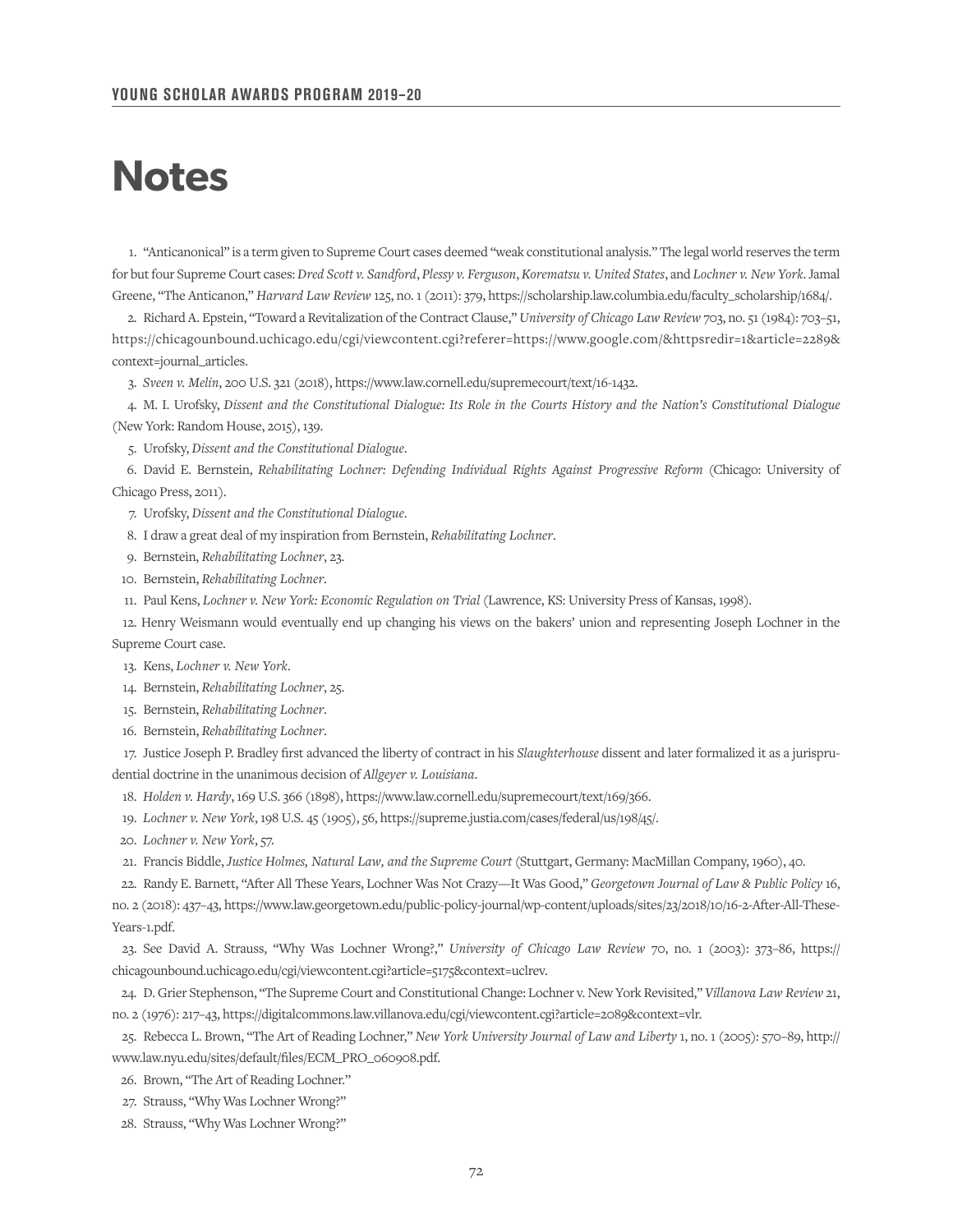29. Strauss, "Why Was Lochner Wrong?"

30. Victoria F. Nourse, "A Tale of Two Lochners: The Untold History of Substantive Due Process and the Idea of Fundamental Rights," *California Law Review* 97, no. 3 (2009): 751–800, https://scholarship.law.berkeley.edu/cgi/viewcontent.cgi?referer=&httpsredir= 1&article=1135&context=californialawreview.

31. Nourse, "A Tale of Two Lochners."

- 32. Kens, *Lochner v. New York*, 5.
- 33. Kens, *Lochner v. New York*, 130.
- 34. Kens, *Lochner v. New York*, 140.
- 35. Kens, *Lochner v. New York*, 141.
- 36. Bernstein, *Rehabilitating Lochner*.
- 37. Bernstein, *Rehabilitating Lochner*, 9.
- 38. Bernstein, *Rehabilitating Lochner*.
- 39. See Justice Stephen Johnson Field's dissenting opinion: *Slaughter-House Cases,* 83 US 36 (1873): 132–85.
- 40. See *Jacobs*, In Re 98 N.Y. 98 (1885).

41. The liberty-of-contract doctrine was overturned in *West Coast Hotel Co. v. Parrish,* when the Court upheld a state minimum wage law.

42. Barnett, "After All These Years, Lochner Was Not Crazy—It Was Good."

43. Strict scrutiny requires laws to demonstrate both a compelling government interest and be narrowly tailored to meet that interest. The strict scrutiny test was first used in *Korematsu v. United States*—another anticanonical case—when the Supreme Court upheld Japanese American internment camps during World War II.

44. Barnett, "After All These Years, Lochner Was Not Crazy—It Was Good."

45. Barnett, "After All These Years, Lochner Was Not Crazy—It Was Good."

46. Barnett, "After All These Years, Lochner Was Not Crazy—It Was Good," 441.

47. Ellen Frankel Paul, "Freedom of Contract and the 'Political Economy' of Lochner v. New York," *New York University Journal of Law and Liberty* 1, no. 1 (2005): 515–69, http://www.law.nyu.edu/sites/default/files/ECM\_PRO\_060907.pdf.

48. Paul, "Freedom of Contract and the 'Political Economy' of Lochner v. New York."

49. James W. Ely Jr., "The Constitution and Economic Liberty," *Harvard Journal of Law and Public Policy* 35, no. 1 (2011): 27–35, https://papers.ssrn.com/sol3/papers.cfm?abstract\_id=1824527.

- 50. Ely, "The Constitution and Economic Liberty," 32.
- 51. Nourse, "A Tale of Two Lochners."
- 52. Strauss, "Why Was Lochner Wrong?"

53. S. G. Calabresi and S. Agudo, "Individual Rights Under State Constitutions When the Fourteenth Amendment Was Ratified in 1868: What Rights Are Deeply Rooted in American History and Tradition?," *Texas Law Review* 87, no. 1 (2008), https://papers.ssrn.com/ sol3/papers.cfm?abstract\_id=1114940.

54. In *Ogden v. Saunders*, the Marshall Court held in a 4–3 decision that the contract clause applies only retrospectively, meaning the states cannot impair previously made contracts. However, the clause does not protect future contracts. According to *Ogden*, contracts formed after legislation passes prohibiting an action in the contract would not be protected.

- 55. Ely, *The Contract Clause*.
- 56. *Slaughterhouse*, 83 U.S. 36 (1872), 106, https://supreme.justia.com/cases/federal/us/83/36/.
- 57. As discussed previously, however, these shadows are rather short when applied to economic liberty.
- 58. For this section, I am indebted to James W. Ely Jr. for his elucidating scholarship.
- 59. Epstein, "Toward a Revitalization of the Contract Clause,"
- 60. Ely, *The Contract Clause*, 46.
- 61. Ely, *The Contract Clause*.
- 62. 25, U.S. 399, https://www.law.cornell.edu/uscode/text/25/399.